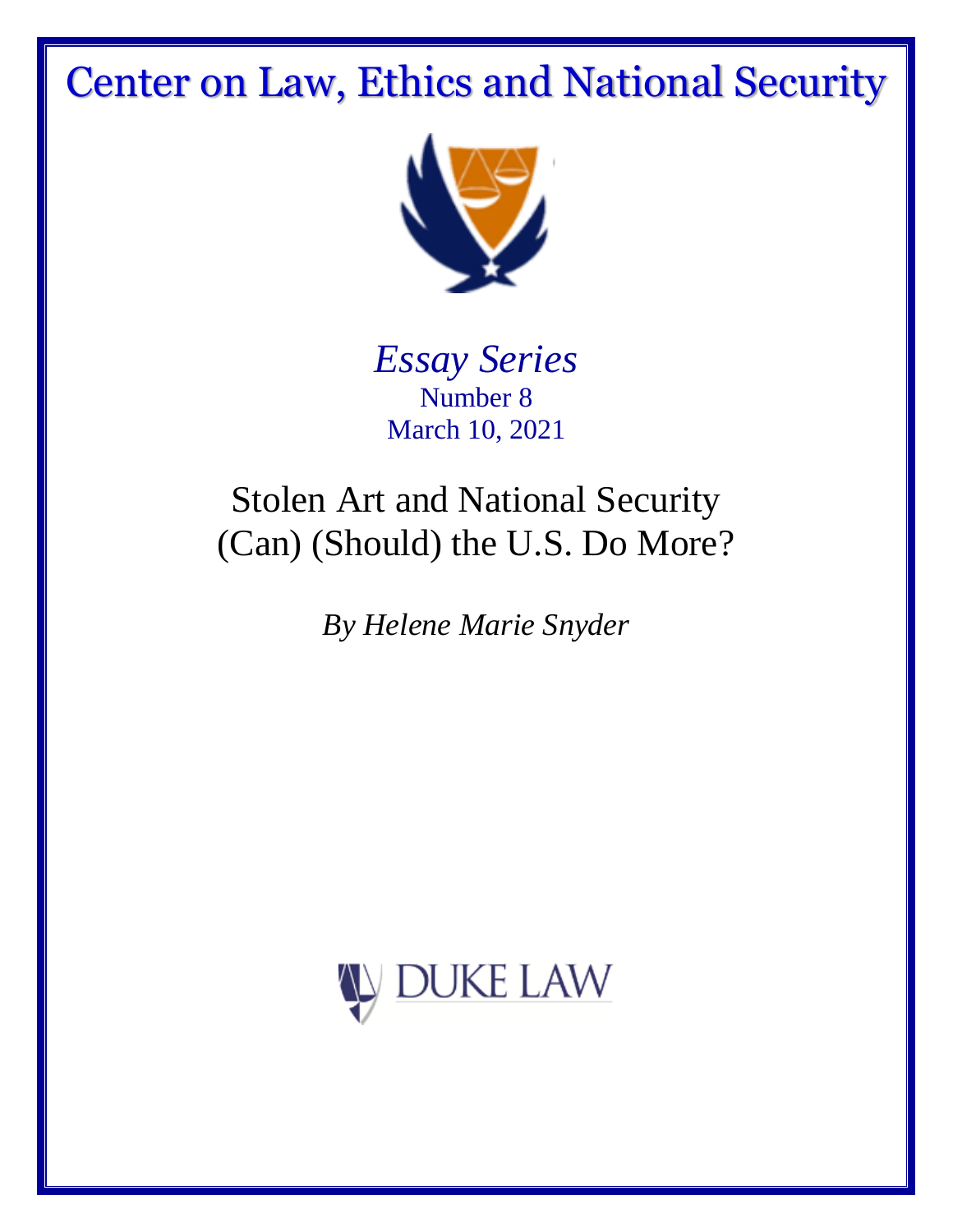## **STOLEN ART AND NATIONAL SECURITY (CAN) (SHOULD) THE U.S. DO MORE?**

#### HELENE MARIE SNYDER<sup>†</sup>

#### **INTRODUCTION**

From the pharaohs' tombs in the Egyptian pyramids, which were completely sacked before Alexander the Great ever set eyes on them in 322  $BCE<sup>1</sup>$  to the seizure of over twenty percent of Europe's art by the Nazis in World War II,<sup>2</sup> artwork and cultural property's unique position in society have made these treasures highly susceptible to exploitation and theft. It is difficult to pigeonhole the exact role that art plays in society.<sup>3</sup> Artworks, antiquities, and cultural property are all undeniably expensive; however, much of an artwork's subjective value is determined by its contribution to a society's cultural heritage and history.<sup>4</sup>

Countries are rightfully possessive of their respective cultural heritages, which include priceless works of art, artifacts, and antiquities. France, for example, has strict export control laws in place, only permitting certain works of national heritage to leave the country with the direct approval of the government, even in transactions between private parties.<sup>5</sup> Globalization has led to the rise of an interconnected art market, and pieces are commonly bought and sold internationally.<sup>6</sup> While quick communication and ease of

<sup>†</sup> Duke University School of Law, J.D./LL.M. in International & Comparative Law, expected May 2021. A special thank you to Major General Charles J. Dunlap, Jr. USAF (Ret.) and Professor Shane Stansbury in whose National Security Law class I had the opportunity to write this paper.

<sup>1.</sup> Joshua J. Mark, *Tomb Robbing in Ancient Egypt*, ANCIENT HIST. ENCYCLOPEDIA (July 17, 2017), https://www.ancient.eu/article/1095/tomb-robbing-in-ancient-egypt/.

<sup>2.</sup> Greg Bradsher, *Documenting Nazi Plunder of European Art*, NAT'L ARCHIVES (Nov. 1997), https://www.archives.gov/research/holocaust/records-and-research/documenting-nazi-plunder-ofeuropean-art.html (last reviewed Aug. 15, 2016); *see also* NICHOLAS M. O'DONNELL, A TRAGIC FATE (2017) (discussing Nazi-looted art from a historical perspective before examining the legal and ethical implications of the plunder and the restitution claims still at issue).

<sup>3.</sup> *See* Susanne K. Langer, *Cultural Importance of Arts*, 1 J. AESTHETIC EDUC. 5, 5 (1996) ("Art is, indeed, the spearhead of human development, social and individual.").

<sup>4.</sup> *See generally* Erwin Dekker, *Two Approaches to Study the Value of Art and Culture, and the Emergence of a Third*, 39 J. CULTURAL ECON. 309 (Nov. 2015) (detailing the complexities and intricacies involved in accurately valuating artworks in the field of cultural economics).

<sup>5.</sup> Line-Alexa Glotin et al., *Art Law in France*, LEXOLOGY (Mar. 13, 2019), https://www.lexology.com/library/detail.aspx?g=3c8ee44d-e472-4622-b28c-4980b4fe1223 (describing how the Ministry of Culture may classify a work as a "national treasure" in order to ensure it will permanently reside within France).

 <sup>6.</sup> *See* Tess Davis et al., *Culture Under Threat: Recommendations for the U.S. Government*, 1 ANTIQUITIES COALITION TASK FORCE 1, 8 (Apr. 2016), https://taskforce.theantiquitiescoalition.org/wp-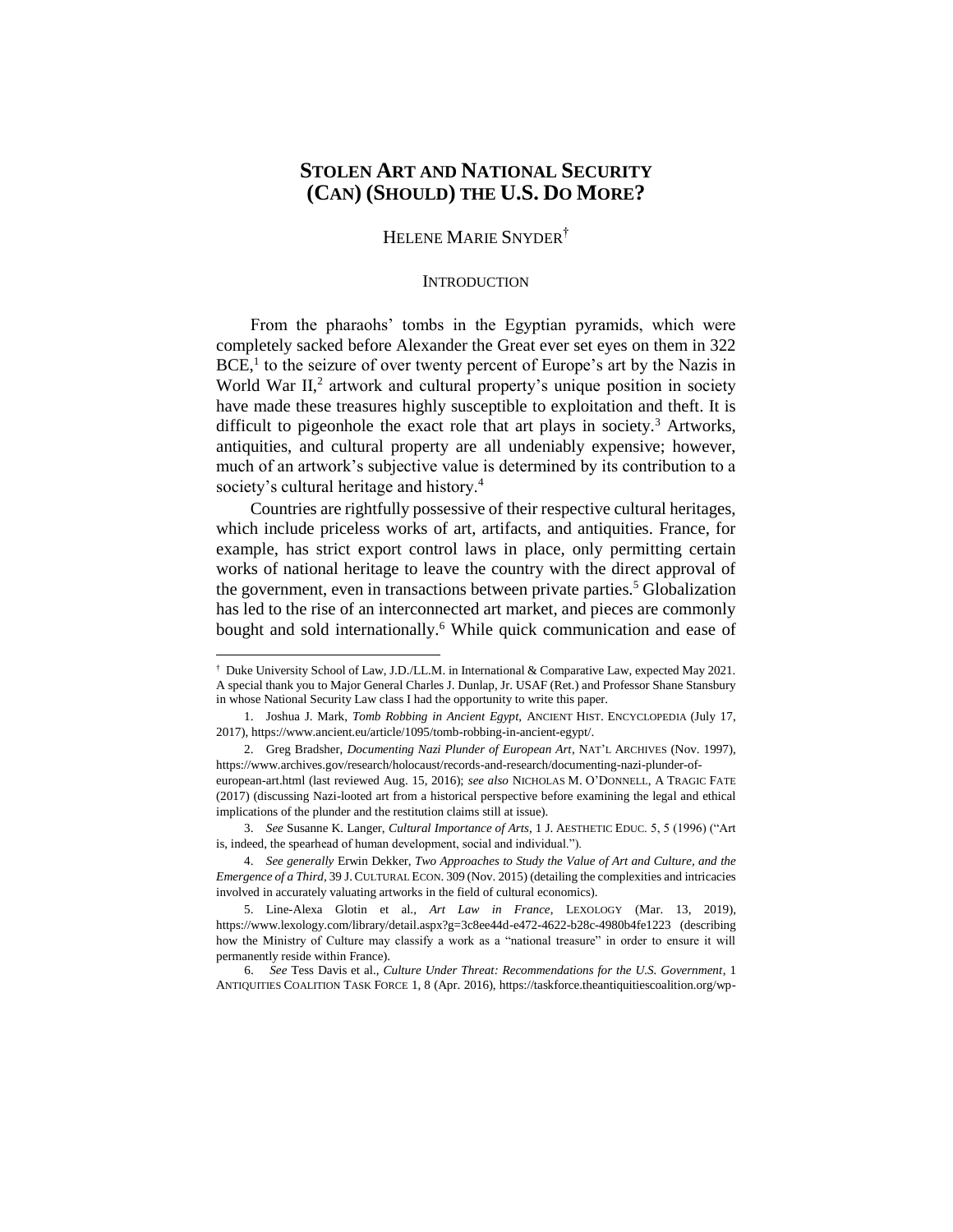transportation has facilitated legal transactions, globalization has also encouraged the proliferation of black markets for stolen artworks.<sup>7</sup>

After weapons and drugs, art is the third highest-grossing illegal market in the world. $8$  The art market is the perfect place for laundering and hiding money; transactions are private, prices are speculative, and border authorities who inspect a piece of art rarely know its actual value.<sup>9</sup> As other sectors have become highly regulated through international cooperation and tougher lawenforcement efforts, art has emerged as an increasingly attractive vehicle; "the more tightly the international financial sector is regulated, the more funds flow into the art world."<sup>10</sup>

The protection and return of stolen artwork to the rightful owners, including governments when national patrimonial treasures are stolen, is a relatively new phenomenon on the international stage.<sup>11</sup> Repatriating stolen artwork for national security reasons in the U.S.—with the intention of promoting cooperative diplomatic relations, preventing financing for nonstate terrorist groups, and curtailing money laundering designed to bypass U.S. sanctions—is an even newer practice.<sup>12</sup> Although the U.S. has lagged behind other countries in recognizing artwork as an important national security issue,<sup>13</sup> the U.S. Immigration and Customs Enforcement's current policy reflects the developing framework for repatriating stolen artwork in the U.S: "[r]eturning a nation's looted cultural heritage or stolen artwork, promotes goodwill with foreign governments and citizens, while significantly protecting the world's cultural heritage and knowledge of past

content/uploads/2015/01/Task-Force-Report-April-2016-Complete-Report.pdf. [hereinafter ANTIQUITIES COALITION TASK FORCE].

<sup>7.</sup> *Id.*

<sup>8.</sup> *See* Kris Hollington, *After Drugs and Guns, Art Theft Is the Biggest Criminal Enterprise in the World*, NEWSWEEK (July 22, 2014, 10:09 AM ET), https://www.newsweek.com/2014/07/18/after-drugsand-guns-art-theft-biggest-criminal-enterprise-world-260386.html (discussing how "the amount of criminal income generated by art crime each year is thought to be \$6–8 billion, according to the FBI").

<sup>9.</sup> *See* Samuel Rubenfield*, Art World's Response to Money-Laundering Concerns Draws Critics*, WALL ST. J. (Feb. 27, 2017, 11:03 AM ET), https://www.wsj.com/articles/BL-252B-12248?mod=article\_inline.

<sup>10.</sup> *Id.*

<sup>11.</sup> United Nations Educational, Scientific and Cultural Organization, Convention on the Means of Prohibiting and Preventing the Illicit Import, Export and Transfer of Ownership of Cultural Property, Nov. 14, 1970, 823 U.N.T.S. 231.

<sup>12.</sup> *See generally* Nikita Lalwani, *State of Art: How Cultural Property Became a National-Security Priority*, 130 YALE L.J.F. 78 (July 19, 2020), https://www.yalelawjournal.org/forum/state-of-the-arthow-cultural-property-became-a-national-security-priority (examining the influence of events such as past looting in Afghanistan and Iraq and terrorist financing in the Middle East on the evolving classification of stolen art as a U.S. national security concern).

<sup>13.</sup> *See id.* at 79 ("For much of the twentieth century, the United States was relatively uninterested in repatriating stolen cultural property, thanks in part to a powerful coalition of art collectors, museums, and numismatists who preferred an unregulated art market.").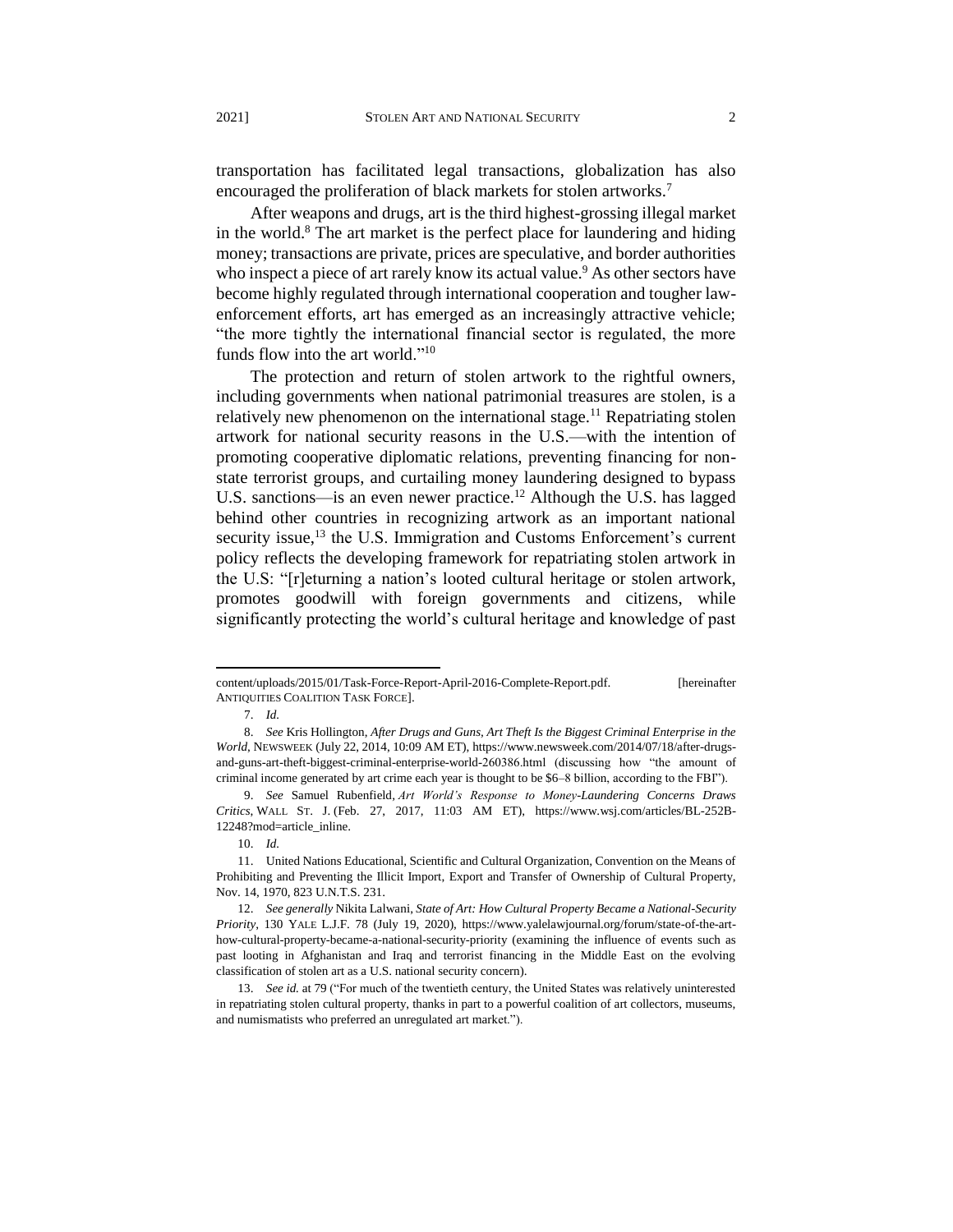civilizations."<sup>14</sup>

The U.S.'s position regarding stolen artworks has evolved from relative indifference to active protection.<sup>15</sup> While the protection of stolen artwork and cultural property is now an important national security concern for the U.S. government, it still remains an unappreciated and under-recognized issue, especially considering the unique role that art plays in society. Therefore, this paper examines the evolution of the United States' current legal framework for protecting and returning stolen art and cultural property to determine whether the U.S. can, and should, do more to protect art in the interest of national security.

This paper is divided into four main sections. Section I first explores the history and development of the treatment of art and cultural property in national security, before presenting a summary of the current legal landscape regarding this issue. Section II highlights recent examples of the influence and importance of stolen artwork in national security, including the seizure of stolen Nazi artwork after World War II, the repatriation of Iraqi artwork and antiquities to address national security concerns, and the exploitation of artwork by terrorist organizations such as ISIS who have used the sale of art and antiquities to finance their operations. Section III analyzes the current framework to determine whether the U.S. can, and should, develop a more robust framework for art in national security. Section IV concludes the analysis presented in the paper.

I. HOW STOLEN ARTWORK BECAME A NATIONAL SECURITY LAW **CONCERN** 

Appropriating a conquered society's art began as a normal practice of warfare and only recently turned into an issue relevant to national security. "The world's museums are filled with objects lifted during conflicts from the Romans on."<sup>16</sup> However, attitudes and global norms have shifted, so countries now routinely demand (successfully and unsuccessfully) the return of cultural artifacts and art native to their land.<sup>17</sup> There are countless

<sup>14.</sup> *What We Do: Cultural Property, Art and Antiquities Investigations*, U.S. IMMIGRATION & CUSTOMS ENF'T, https://www.ice.gov/cultural-art-investigations (last updated Oct. 15, 2020).

<sup>15.</sup> *See* Lalwani, *supra* note 12, at 79.

<sup>16.</sup> Paige Tenkhoff, *Artistic Justice: How the Executive Branch Can Facilitate Nazi-Looted Art Restitution*, 73 VAND. L. REV. 569, 569 (2020) (quoting Eric Gibson, *The Art of to Whom Art Belongs*, WALL ST. J. (July 16, 1999, 12:09 AM), https://www.wsj.com/articles/SB932095815373557335).

<sup>17.</sup> *See* Colin Woodard, *The War Over Plunder: Who Owns Art Stolen in War?*, MIL. HIST. Q. (2010), https://www.historynet.com/the-war-over-plunder-who-owns-art-stolen-in-war.htm ("Over the past two decades, globalization, changing attitudes, and the spread of both international law and civil lawsuits have emboldened aggrieved nations to demand the return of cultural property seized by enemy forces decades or even centuries ago, and a few holders of these spoils have complied. Five years ago,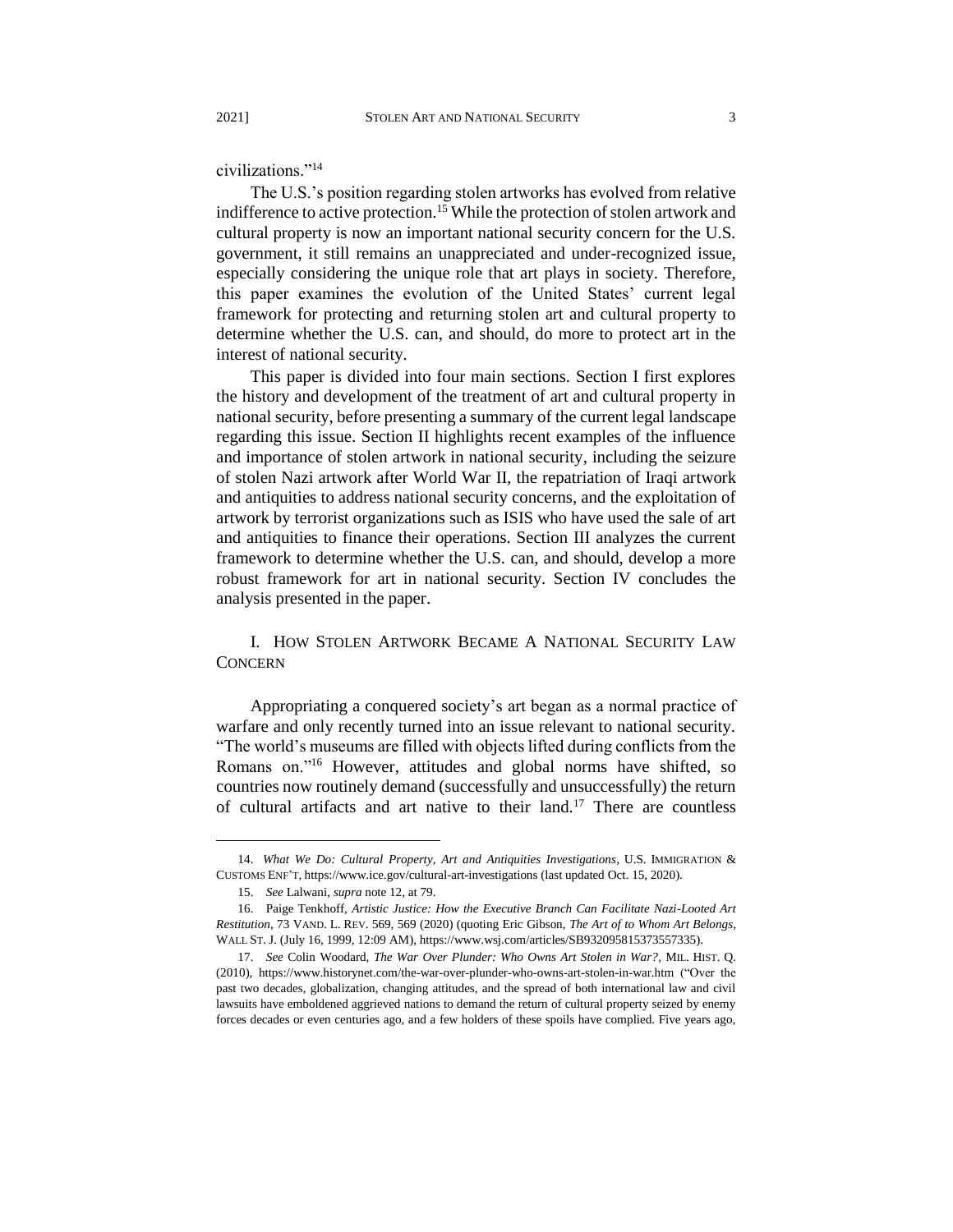diplomatic fights between countries asking for the repatriation of art and other cultural property looted centuries ago.<sup>18</sup> This evolving view towards stolen art has slowly taken hold with international conventions and events, yet there are still major challenges, including in the U.S. Recently, the U.S. Immigration and Customs Enforcement Agency returned over 8,000 pieces of artwork and other cultural property to more than 30 countries between 2007 and 2018.<sup>19</sup> This section explores how the U.S. moved from indifference to active participation in repatriating stolen artwork for national security concerns.

This Section offers a historical and legal overview of how the national security framework for protecting art developed. Section I is arranged chronologically and describes watershed moments where the egregious theft and exploitation of artworks and cultural property spurred change to the U.S.'s treatment of these stolen works for national security reasons. This Section begins with a review of the international conventions and evolving norms that eventually helped sway change in the U.S. before examining crucial U.S. legal developments.

#### *Global Transition from Looting to Repatriation*

In the twentieth century, customary practices regarding various wartime activities, including the looting of art, began evolving in a series of international treaties and conventions.<sup>20</sup> Between the Hague Conventions of 1899 and 1954, there was a customary law gray period where "state practice was evolving, and by World War I it would certainly have been acknowledged by all parties in a conflict that there was no legal basis to seize cultural property [including artworks]."<sup>21</sup> However, this evolving norm was

Japan returned a Korean monument on the centennial of its theft during the Russo-Japanese War; three years before that, Italy returned a 3,000-year-old obelisk taken during Mussolini's invasion of Ethiopia.").

<sup>18.</sup> *See id.* (describing Czech unsuccessfully asking Swedes for art and cultural property stolen in the 30 Years War from Prague in the seventeenth century).

<sup>19.</sup> Press Release, U.S. Immigration & Customs Enf't, ICE Returns Thousands of Ancient Artifacts Seized from Hobby Lobby to Iraq (May 2, 2018), https://www.ice.gov/news/releases/ice-returnsthousands-ancient-artifacts-seized-hobby-lobby-iraq ("including paintings from France, Germany, Poland and Austria, 15th-18th century manuscripts from Italy and Peru, cultural artifacts from China, Cambodia, and two Baatar dinosaur fossils to Mongolia, antiquities and Saddam Hussein-era objects returned to Iraq, ancient artifacts, including a mummy's hand, to Egypt, and most recently royal seals valued at \$1,500,000 to the Republic of Korea. . . . ").

<sup>20.</sup> *See* Erik Nemeth, *Cultural Security: The Evolving Role of Art in International Security*, 19 TERRORISM & POL. VIOLENCE 1, 3–4 (Feb. 2007) (outlining the historical development of international treaties protecting art and cultural property).

<sup>21.</sup> Woodard, *supra* note 17 (quoting Fred Borch, regimental historian and archivist at the U.S. Army Judge Advocate General's Corps Legal Center and School in Charlottesville, Virginia, "[b]ut until 1954, there's no international convention under which to seek remedy, so it's all custom and state practice.").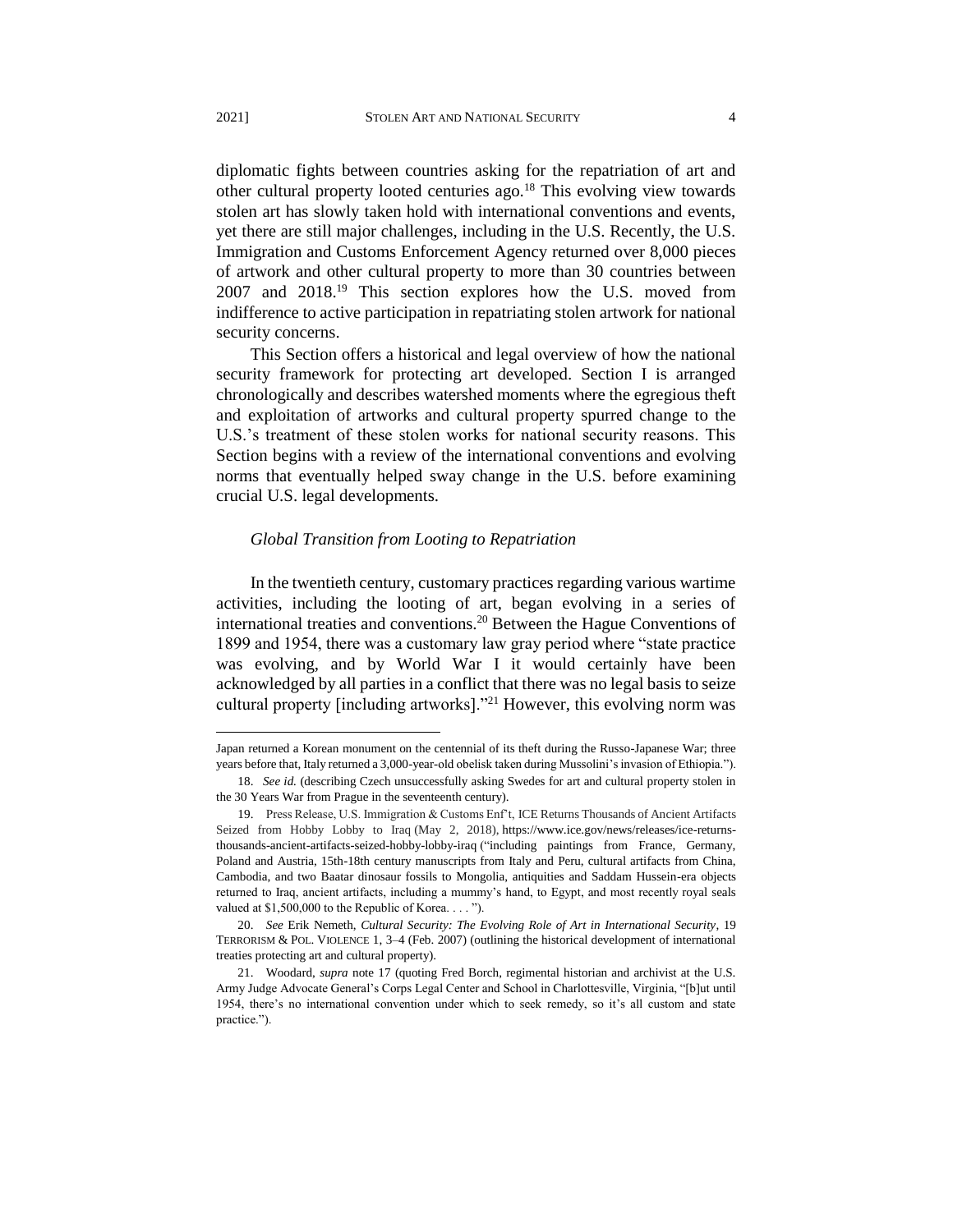not firmly adopted, and the destruction that occurred in World War II and described later in this Paper demonstrates the lack of uniformity or enforceability. The Hague Convention of 1954 was one international turning point addressing the enormous destruction and looting of cultural property seen in World War II.<sup>22</sup> Although the U.S. was not a signatory to the Hague Convention of 1954 until 2009, this Convention set the scene for subsequent international developments and U.S. action in the latter half of the twentieth century. <sup>23</sup>

Among other articles, the 1954 Hague Convention compelled the signatory countries to "prohibit, prevent and, if necessary, put a stop to any form of theft, pillage or misappropriation of, and any acts of vandalism directed against, cultural property.<sup>324</sup> The 1954 Hague Convention was a relatively weak treaty with no actual enforceability and had "seemingly little effect in protecting cultural property in subsequent armed conflicts such as in Vietnam, the Russian occupation of Afghanistan, and the Iraqi invasion of Kuwait."<sup>25</sup> However, the 1954 Hague Convention laid the foundation for the subsequent Convention on the Means of Prohibiting and Preventing the Illicit Import, Export and Transfer of Ownership of Cultural Property adopted by the United Nations Educational, Scientific and Cultural Organization (UNESCO) in 1970.<sup>26</sup>

The 1970 UNESCO Convention was a "landmark international agreement restricting trade in archaeological, ethnological, and cultural materials<sup>"27</sup> that "expanded on the 1954 Hague Convention to prevent the unauthorized transport of cultural property independent of armed conflict."<sup>28</sup> Multiple developments in the post-World War II era culminated in widespread international support for the UNESCO Convention. First, the demand of the international art market for works of art, including archaeological objects, had expanded as the wealth of western countries in Europe and North America grew post-war.<sup>29</sup> Second, advances in archaeological sciences and methods meant that ancient artifacts and older artworks were

<sup>22.</sup> Convention for the Protection of Cultural Property in the Event of Armed Conflict, May 14, 1954, 249 U.N.T.S. 215 [hereinafter 1954 Hague Convention].

<sup>23.</sup> *See* Convention for the Protection of Cultural Property in the Event of Armed Conflict with Regulations for the Execution of the Convention, UNESCO, https://pax.unesco.org/la/convention.asp?KO=13637& language=E&order=alpha (listing state parties to the Convention).

<sup>24.</sup> 1954 Hague Convention, *supra* note 22, art. 4.

<sup>25.</sup> Nemeth, *supra* note 20, at 6.

<sup>26.</sup> *Id.* at 11.

<sup>27.</sup> Lalwani, *supra* note 12, at 80.

<sup>28.</sup> Nemeth, *supra* note 20, at 11.

<sup>29.</sup> Patty Gerstenblith, *Implementation of the 1970 UNESCO Convention by the United States and Other Market Nations*, *in* THE ROUTLEDGE COMPANION TO CULTURAL PROPERTY 70, 70–71 (Jane Anderson & Haidy Geismar eds., 2017).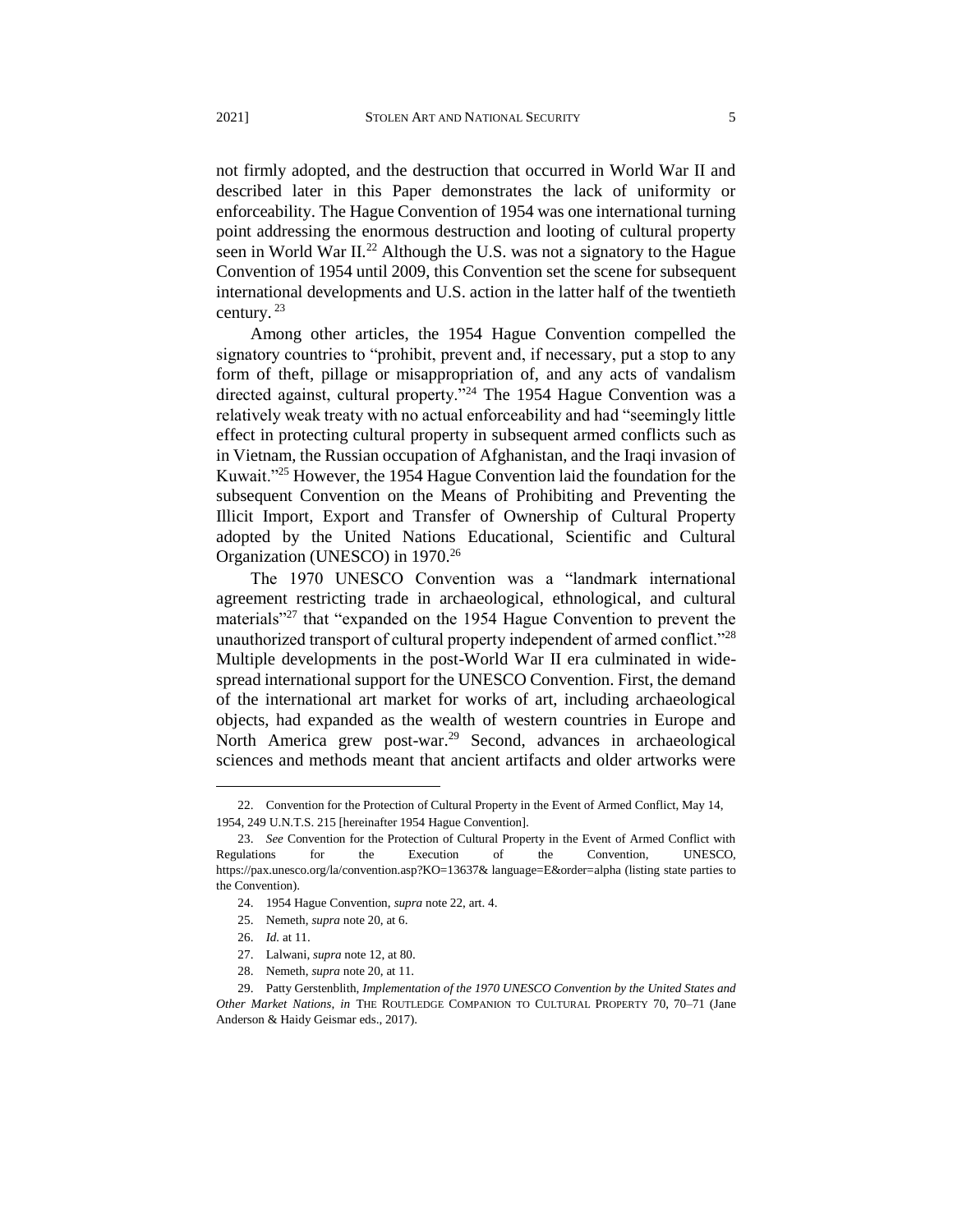even more important to understanding the past.<sup>30</sup> Looters did not only steal an object of cultural importance and economic significance, but they also eliminated any chance of a society learning more about the context, history, and site from that object.<sup>31</sup> Third, with the dissolution of colonialism in developing countries, new countries wanted to conserve and protect what remained of their heritage.<sup>32</sup> These factors, in conjunction with the recent memory of the Nazi's widespread looting, sparked international support for the UNESCO Convention. Even though the road in the U.S. to domestic implementation of the UNESCO Convention through legislation was long and difficult, this UNESCO Convention was highly influential in laying the foundation for a U.S legal structure to protect and repatriate stolen art for national security concerns.<sup>33</sup>

One of the most relevant provisions of the UNESCO Convention is Article 9, which declares any State Party to the Convention:

> "whose cultural patrimony is in jeopardy from pillage of archaeological or ethnological materials may call upon other States Parties who are affected. The States Parties to this Convention undertake, in these circumstances, to participate in a concerted international effort to determine and to carry out the necessary concrete measures, including the control of exports and imports and international commerce in the specific materials concerned."34

Article 9 is significant in the U.S.'s domestic implementation of the treaty.<sup>35</sup> Article 9 means other countries must make a request if their property is in danger specifically under this article to trigger most U.S. protections for looted artworks and cultural property.<sup>36</sup>

#### *U.S. Domestic Implementation of the UNESCO Convention*

Along with China, the U.K., and France, the U.S. was one of the last parties to sign the UNESCO Convention; this record is unsurprising considering these four countries have the largest markets of stolen art.<sup>37</sup> Even

<sup>30.</sup> *Id.* at 71.

<sup>31.</sup> *Id.*

<sup>32.</sup> *Id.*

<sup>33.</sup> Lalwani, *supra* note 12, at 80.

<sup>34.</sup> United Nations Educational, Scientific and Cultural Organization, Convention on the Means of Prohibiting and Preventing the Illicit Import, Export and Transfer of Ownership of Cultural Property, Nov. 14, 1970, 823 U.N.T.S. 231.

<sup>35.</sup> *See* Convention on Cultural Property Implementation Act (CPIA), 19 U.S.C. § 2602 (2006).

<sup>36.</sup> *See* § 2602(a)(1).

<sup>37.</sup> Lalwani, *supra* note 12, at 84 ("By contrast, some of the first countries to implement the treaty were those that had long histories of theft and looting, such as Cambodia (the seventh country to join),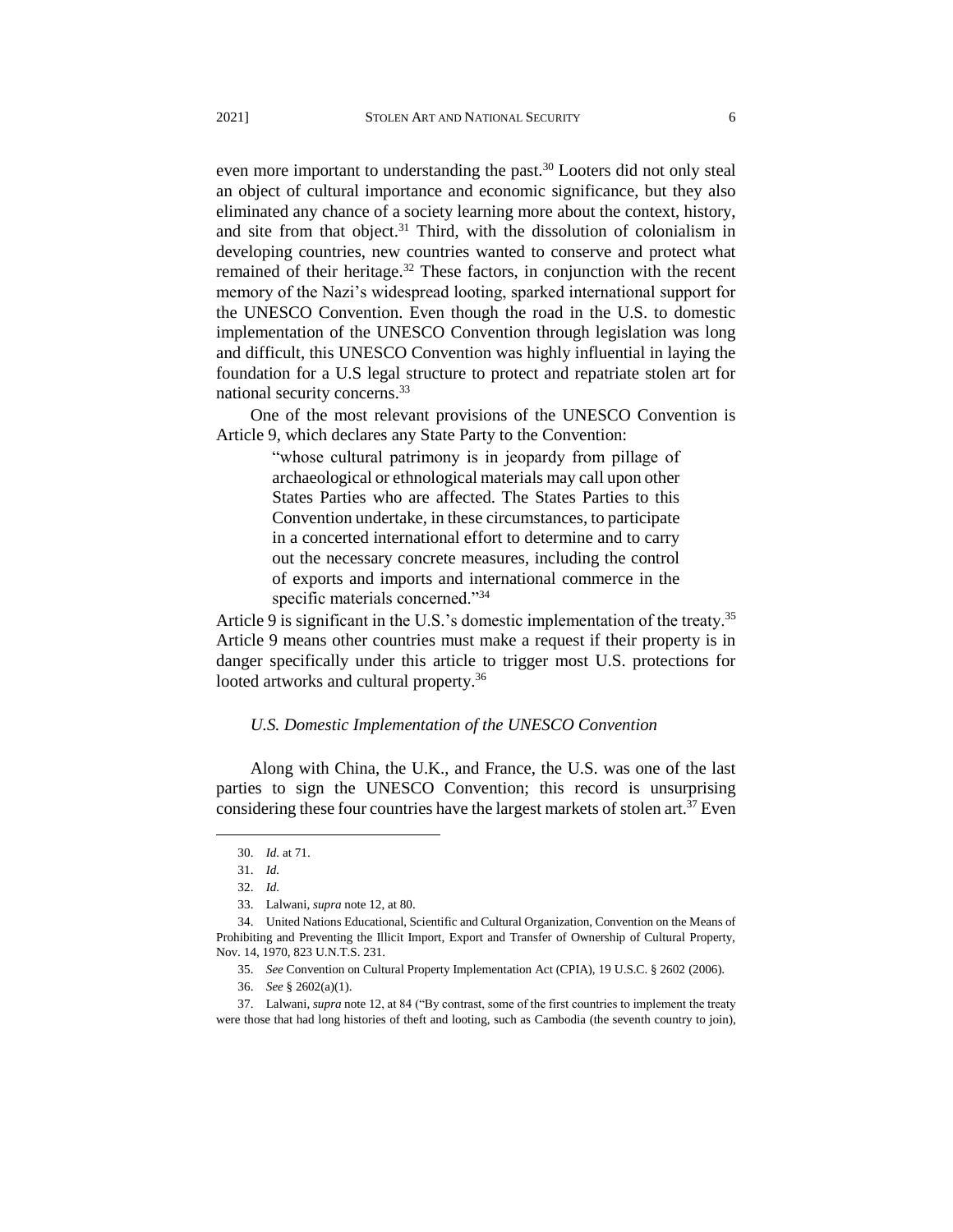after receiving approval from the Senate to ratify the treaty in 1972, the U.S. took over a decade to pass domestic legislation officially implementing the treaty.<sup>38</sup> The U.S. had declared one reservation and six "understandings" to the convention, one of which stated the U.S. viewed the Convention as merely executory in nature.<sup>39</sup> Legislation to implement this Convention domestically was continuously proposed and passed in the House of Representatives throughout the 1970s; however, it was "held hostage" in the Senate mainly due to the efforts of one senator, the late Senator Daniel Patrick Moynihan.<sup>40</sup> Senator Moynihan had two reasons to block and lobby against the implementation of the Convention. $41$  First, he was personally involved in the collection of antiquities and did not want to introduce more regulation in this area.<sup>42</sup> Second, he represented New York, the heart of the U.S.'s legal and black-market art worlds.<sup>43</sup> Eventually, in 1983, Congress finally implemented the treaty by passing the Convention on Cultural Property Implementation Act (CCPIA or CPIA).<sup>44</sup>

One of the express goals of the CPIA, as stated by the State Department and reaffirmed by the Senate Finance Committee in 1982, was foreign relations:

> "The legislation is important to our foreign relations, including our international cultural relations. The expanding worldwide trade in objects of archaeological and ethnological interest has led to wholesale depredations in some countries, resulting in the mutilation of ceremonial centers and archaeological complexes of ancient civilizations and the removal of stone sculptures and reliefs. In addition, art objects have been stolen in increasing quantities from museums, churches, and collections. The governments which have been victimized have been disturbed at the outflow of these objects to foreign lands, and the appearance in the United States of objects has often given rise to outcries and urgent requests for return by other counties. *The United States considers that on grounds of principle, good foreign relations, and concern for the*

Libya (the tenth), Iraq (the twelfth), Egypt (the fifteenth), and Syria (the twenty-second).").

<sup>38.</sup> *See* Gerstenblith, *supra* note 29, at 71 (illustrating how there was resistance from art dealers in the U.S. worried implementing this treaty would hurt the U.S. art market and push buyers and sellers out to European and Asian markets).

<sup>39.</sup> *Id.*

<sup>40.</sup> *Id.*

<sup>41.</sup> *Id.*

<sup>42.</sup> *Id.*

<sup>43.</sup> *Id.*

<sup>44.</sup> Convention on Cultural Property Implementation Act (CPIA), 19 U.S.C. §§ 2601–13 (2006).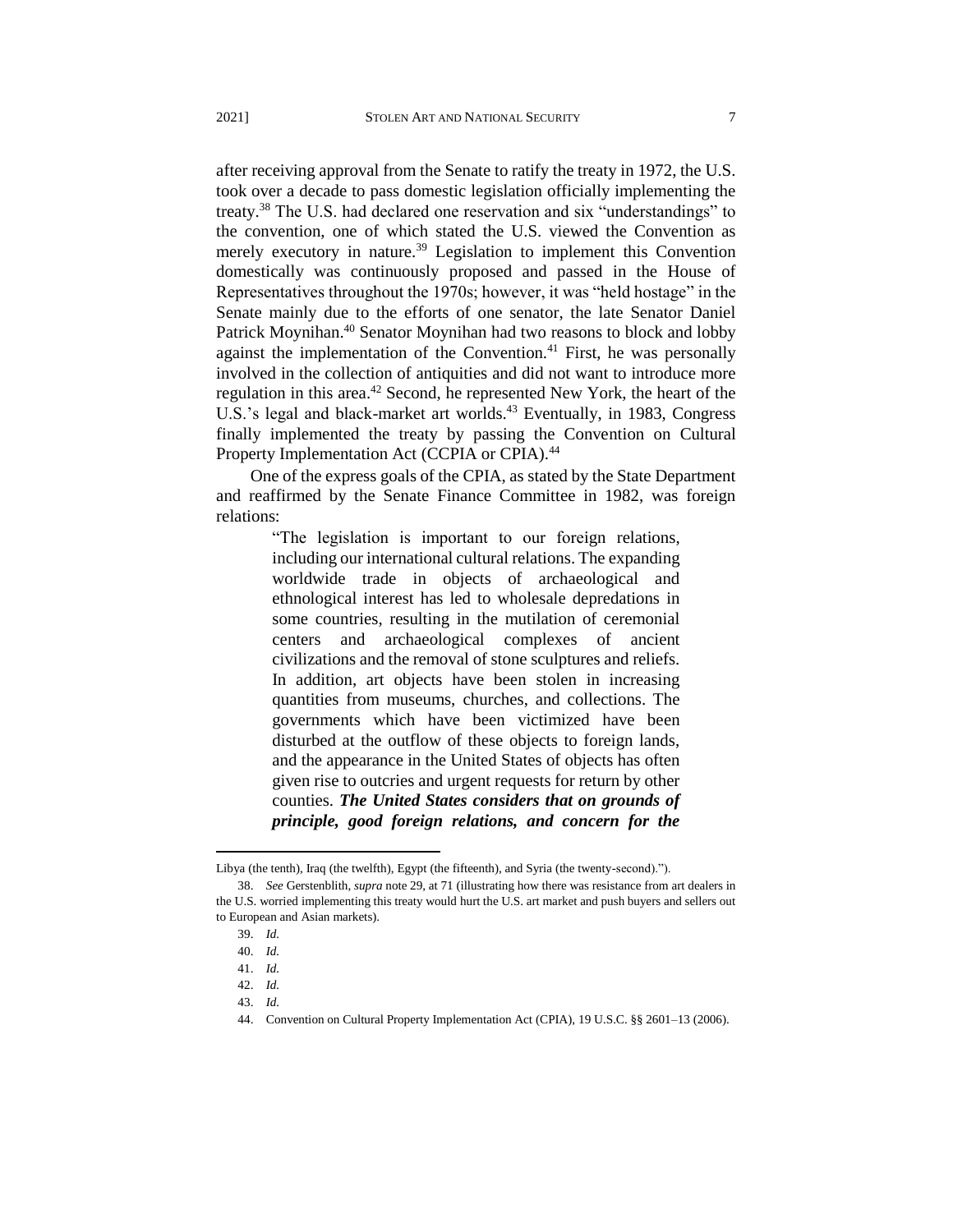## *preservation of the cultural heritage of mankind, it should render assistance in these situations*."<sup>45</sup>

Among other provisions, the CPIA outlines three approaches for how the U.S. may restrict importations on cultural property and artworks from other countries.<sup>46</sup> The first approach is through bilateral and multilateral agreements.<sup>47</sup> The President may enter into a bilateral agreement with a State Party or multilateral agreement (whether or not a State Party) to apply import restrictions after a request is made by a State Party under Article 9 of the 1970 UNESCO Convention.<sup>48</sup> The second approach is through emergency action.<sup>49</sup> If the President determines there are artifacts and artwork in jeopardy from pillage, then the President may apply import restrictions without a formal treaty if the State Party has made a request.<sup>50</sup> The third approach outright bans stolen cultural property from being imported into the U.S.<sup>51</sup> However, this section narrowly defines cultural property as inventory that has been documented in a museum, religious or secular public monument, or similar institution of any State Party.<sup>52</sup>

Proponents for protecting artworks and cultural property were disappointed with how weak the CPIA appears in comparison to other signatories' domestic implementation.<sup>53</sup> For example, other countries had enacted sweeping bans against any and all suspicious imports from other countries.<sup>54</sup> On the other hand, the U.S. put the burden of notice on other countries by requiring them to ask for assistance directly if the "cultural patrimony of the [other] State Party is in jeopardy from the pillage."<sup>55</sup> The number of bilateral treaties due to the CPIA between the U.S. and other countries has been increasing faster in recent years.<sup>56</sup> However, "despite the fact that it has been more than three decades since Congress passed the law, only twenty countries currently have these bilateral agreements with the United States—accounting for less than fifteen percent of the state parties to the UNESCO Convention."<sup>57</sup> The import restrictions established in these

 $\overline{a}$ 

51. § 2607.

52. *Id.*

55. § 2602(a)(1)(A).

56. U.S. DEP'T OF STATE: BUREAU OF EDUC. & CULTURAL AFFAIRS, CULTURAL PROPERTY AGREEMENTS, https://app.box.com/s/hvzq1u7s0uyedszsbck9ltiurgjfni5e/file/335001553866 (last updated Sept. 29, 2020) [hereinafter CULTURAL PROPERTY AGREEMENTS].

<sup>45.</sup> S. Rep. No. 97-564, at 3 (1982), https://eca.state.gov/files/bureau/97-564.pdf (emphasis added).

<sup>46.</sup> 19 U.S.C. §§ 2601–13.

 <sup>47. § 2602(</sup>a).

<sup>48.</sup> *Id.*

 <sup>49. § 2603(</sup>b).

<sup>50.</sup> *Id.*

<sup>53.</sup> *See* Lalwani, *supra* note 12, at 81 (explaining how proponents wanted a stronger law).

<sup>54.</sup> *Id.*

<sup>57.</sup> Lalwani, *supra* note 12, at 81; *see also* CULTURAL PROPERTY AGREEMENTS, *supra* note 56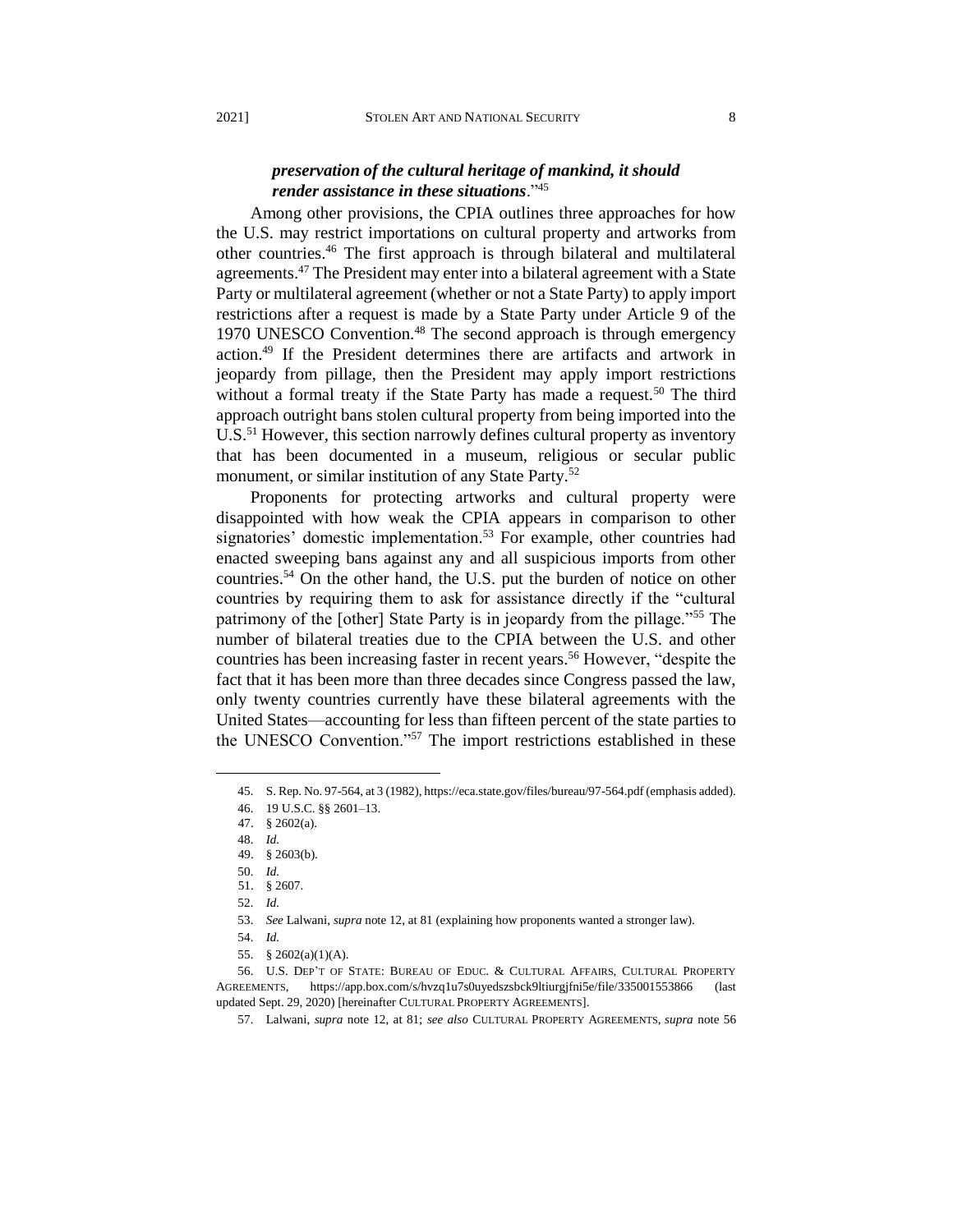bilateral treaties are designed to reduce the incentive for pillage and looting by eliminating the U.S. market from the demand chain.<sup>58</sup> The State Department promotes these bilateral treaties because "U.S. efforts to protect and preserve cultural heritage through cultural property agreements promote stability, economic development, and good governance in other countries. These agreements fight terrorist financing from antiquities trafficking, combat transnational crime, and strengthen international law enforcement cooperation."<sup>59</sup> The CPIA establishes the foundation for the current legal framework regarding the U.S.'s protection of cultural property for national security concerns. However, the CPIA is the beginning, not the end, of the

U.S.'s forays into this arena.

#### *How Stolen Art Is a National Security Concern*

A Senate Report on the CPIA demonstrates one of the many connections between art and national security: "[b]ecause the United States is a principal market for articles of archaeological or ethnological interest and of art objects, the discovery here of stolen or illegally exported artifacts in some cases severely strains our relations with the countries of origin, which often include close allies."<sup>60</sup> From Congress's declared reasons behind implementing the CPIA in 1982 to formal declarations by the government and State Department in 2017 that "stemming the looting of antiquities bolsters U.S. national security," national security concerns have remained intertwined with the protection of cultural property and the return of stolen artworks in the  $U.S.<sup>61</sup>$ 

There are countless governmental organizations and departments working to prevent the sale and facilitate the return of looted art: the Executive and Legislative branches, the State Department, the Treasury Department, Department of Homeland Security (HSI), and Immigrations and Customs Enforcement (ICE), and the Federal Bureau of Investigations (FBI), to name a few. Listed below are several examples of the role of stolen art and antiquities in national security concerns across multiple branches of government. First, although the President officially implements the bilateral agreements and has the authority to make the determinations listed in the

<sup>(&</sup>quot;Cultural property agreements are in force with Belize, Bolivia, Bulgaria, Cambodia, China, Colombia, Cyprus, Egypt, El Salvador, Greece, Guatemala, Honduras, Italy, Libya, Mali, Nicaragua, and Peru. Emergency import restrictions have been imposed on archaeological and ethnological materials from Iraq and Syria.").

<sup>58.</sup> *See* CULTURAL PROPERTY AGREEMENTS, *supra* note 56.

<sup>59</sup>*. Id.*

<sup>60.</sup> S. Rep. No. 97-564, at 3 (1982), https://eca.state.gov/files/bureau/97-564.pdf.

<sup>61.</sup> Lalwani, *supra* note 12, at 97.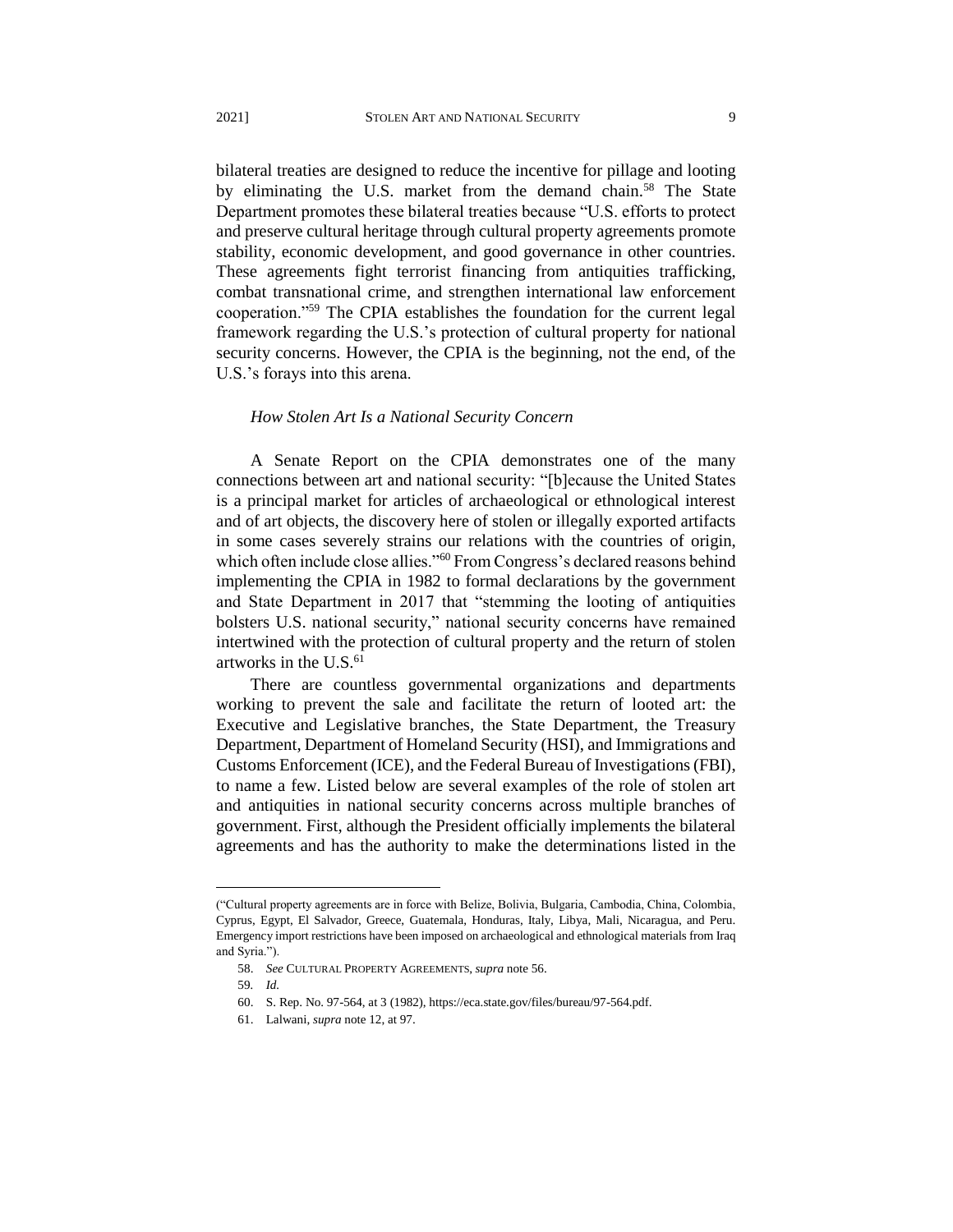CPIA, a considerable amount of the President's authority has been conveyed to the Secretary of State.<sup>62</sup> The State Department has a sub-committee called the Cultural Property Advisory Committee (CPAC) composed of wellknown archeologists and art experts who help assess the necessary determinations under the CPIA and give their recommendations to the State Department.<sup>63</sup> The State Department also runs a program, the Ambassadors Fund for Cultural Preservation, to support projects aimed at preserving cultural heritage in less developed countries, including historic buildings, archeological sites, paintings, and other forms of traditional cultural expression and art. $64$  Congress established this program in 2000 because "[c]ultural preservation offers an opportunity to show a different American face to other countries. By taking a leading role in efforts to preserve cultural heritage, we show our respect for other cultures."<sup>65</sup> The U.S. thus preserves cultural heritage to include returning looted artifacts from developing countries that appear in American markets.

Additionally, Congress has actually bypassed the CPIA legislation twice in order to directly address stolen art in pertinent conflicts (Iraq in 2004 and Syria in 2016).<sup>66</sup> Congress has also passed various statutes addressing stolen Nazi Art such as the Holocaust Expropriated Art Recovery (HEAR) Act of 2016.<sup>67</sup> The State Department has been involved with the return of Nazi-looted art through a set of principles developed at various conferences, which are often spearheaded by the U.S.<sup>68</sup> Moreover, HSI and ICE have a particular investigations team, the "Cultural Property, Art and Antiquities Investigations" geared at seizing and returning looted artworks and artifacts crossing U.S. borders.<sup>69</sup>

More recently, in November 2020, the Department of Treasury's Office of Foreign Assets Control (OFAC) issued an advisory to art galleries,

<sup>62.</sup> CULTURAL PROPERTY AGREEMENTS, *supra* note 56.

<sup>63.</sup> *Ambassadors Fund for Cultural Preservation: Making Determinations*, U.S. DEP'T OF STATE: BUREAU OF EDUC. & CULTURAL AFFAIRS, https://eca.state.gov/cultural-heritage-center/culturalproperty-advisory-committee/making-determinations (last visited Dec. 1, 2020) (discussing how CPAC makes its recommendations).

<sup>64.</sup> *Ambassadors Fund for Cultural Preservation: About AFCP*, U.S. DEP'T OF STATE: BUREAU OF EDUC. & CULTURAL AFFAIRS, https://eca.state.gov/cultural-heritage-center/ambassadors-fund-culturalpreservation (last visited Dec. 1, 2020).

<sup>65.</sup> U.S. DEP'T OF STATE, FACT SHEET: U.S. AMBASSADORS FUND FOR CULTURAL PRESERVATION (Oct. 19, 2018) (quoting the 106th Congress), https://app.box.com/s/hvzq1u7s0uyedszsbck9ltiurgjfni5e/file/335018584032.

<sup>66.</sup> *See* Lalwani, *supra* note 12, at 81–82 (explaining how "the looting of the Iraq Museum struck a particular nerve in Congress thanks to reports that American soldiers had done nothing as thieves ransacked the museum").

<sup>67.</sup> Holocaust Expropriate Art Recovery Act of 2016, Pub L. No. 114-308, 130 Stat. 1524.

 <sup>68.</sup> *See* O'Donnell, *supra* note 2, at 49–50 (listing the Washington Principles).

<sup>69.</sup> *What We Do: Cultural Property, Art and Antiquities Investigations*, U.S. IMMIGRATION & CUSTOMS ENF'T, https://www.ice.gov/cultural-art-investigations (last updated Oct. 15, 2020).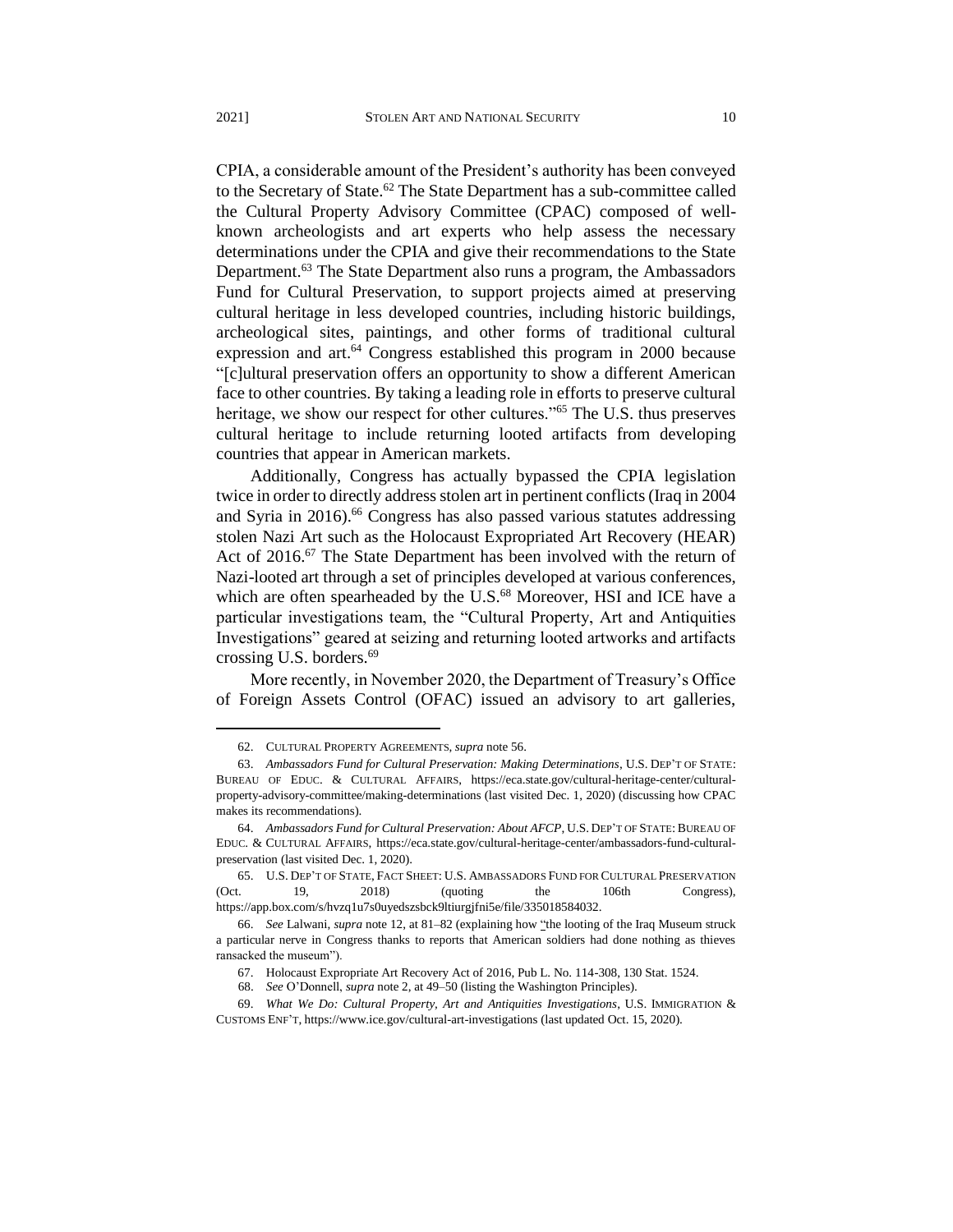museums, private collectors, auction companies, agents and brokers due to a concern that the vulnerabilities in the art market could be exploited by bad actors in order to evade U.S. sanctions and access the American financial system.<sup>70</sup> Furthermore, the House of Representatives responded to ISIS's widespread destruction, looting, and exploitation of Middle Eastern cultural property by declaring the protection of stolen art and cultural property a national security issue.<sup>71</sup>

The above illustrations demonstrate how stolen art has become a significant concern for the national security apparatus across the U.S. government. The concept of national security has rapidly evolved in the U.S. since the mid-twentieth century to arguably cover "a range of threats, including nonstate actors and nonmilitary and nonhuman threats, such as economic crises, cybersecurity, infectious disease, climate change, transnational crime, and corruption."<sup>72</sup> In regard to art and cultural property, there are multiple motivations underlying why stolen art has evolved into a U.S national security issue. Enforcing sanctions on bad state actors, maintaining good foreign relations with American allies, preventing the rise of antagonistic non-state actors' finances, and bolstering the U.S.'s international image are all reasons for seizing and repatriating stolen art. These motivations directly encompass national security concerns.

### II. EXAMPLES OF REPATRIATED ARTWORK FOR NATIONAL SECURITY REASONS

This Section discusses three in-depth examples of the U.S. addressing stolen art through a national security lens. The first example, the treatment and seizure of Nazi stolen art, represents a pivotal moment in the U.S. government's changing viewpoint of stolen art as a national security concern. The art stolen by the Nazis opened the eyes of the U.S. government

<sup>70.</sup> Mengqi Sun, *Treasury Department Warns Art Market Against Sanctions Risks*, WALL ST. J. (Nov. 2, 2020, 5:52 PM ET), https://www.wsj.com/articles/treasury-department-warns-art-marketagainst-sanctions-risks-11604357530?mod=hp\_minor\_pos10 (illustrating how the "mobility, concealability, and subjective value of artwork further exacerbate its vulnerability to sanctions evasion," and how "high-value artwork could be used by blacklisted individuals or entities to access American financial system, against U.S. sanctions rules").

<sup>71.</sup> *See Preventing Cultural Genocide: Countering the Plunder and Sale of Priceless Antiquities by ISIS: Hearing Before the Task Force to Investigate Terrorism Financing of the H. Comm on Fin. Serv.*, 114th Cong. (2017) (statement of Representative Robert Pittenger, North Carolina, Vice Chairman); *see also* Dexter Fergie, *The Strange Career of 'National Security'*, ATLANTIC (Sept. 29, 2019), https://www.theatlantic.com/ideas/archive/2019/09/the-strange-career-of-national-security/598048/ (discussing the history of the term "national security" in American discourse during World War II and

how the term took on a greater and greater role through the Cold War and after 9/11). 72. J. Benton Heath, *The New National Security Challenge to the Economic Order*, 129 YALE L.J. 1020, 1024 (2020).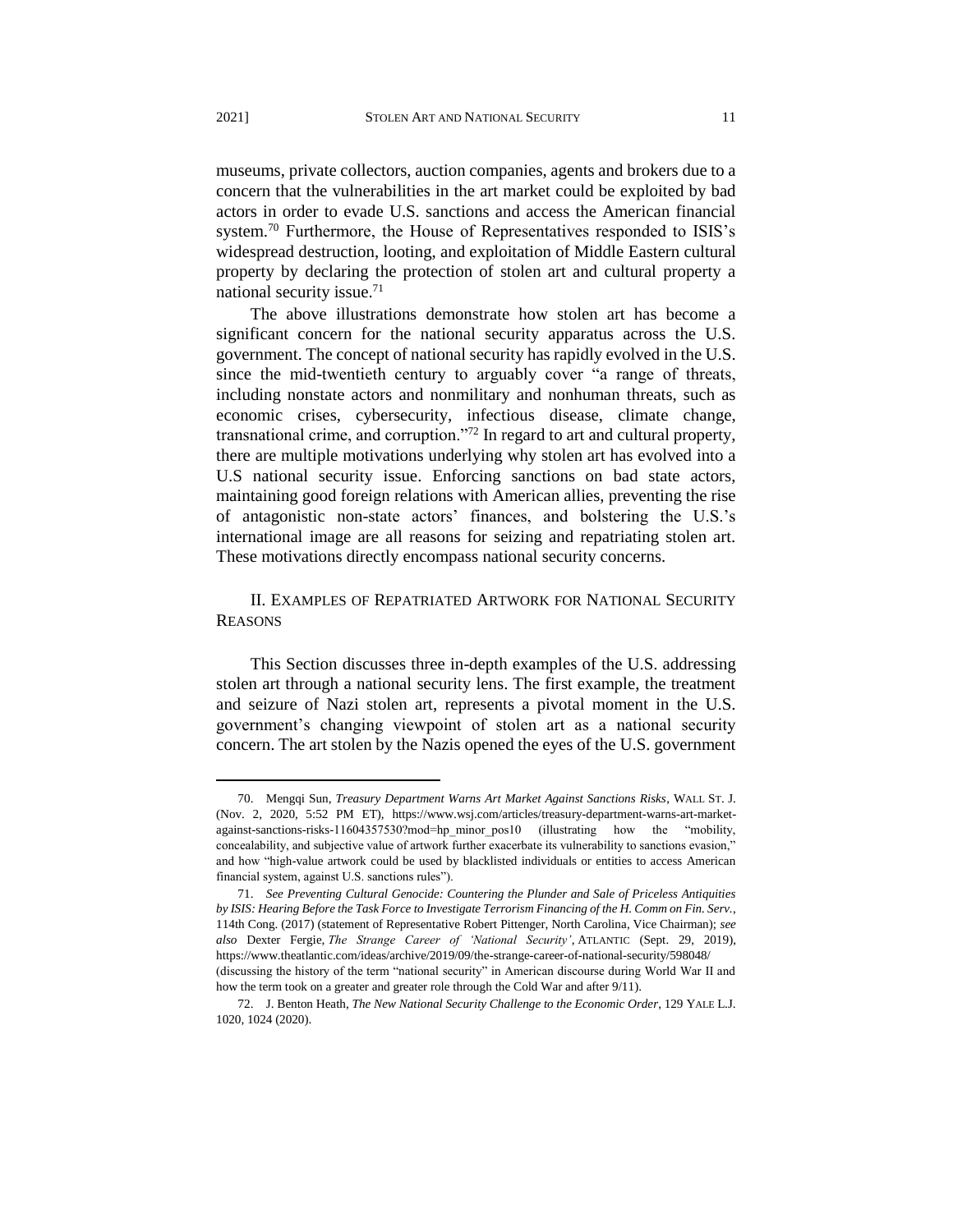to the role of artwork and cultural property. Even though the repatriation of art stolen by the Nazis to its rightful previous owners remains an ongoing issue, the second example, the U.S. treatment of Middle Eastern art looted in and after the Gulf War, is a more modern issue. Comparing the U.S. policy treatment of Nazi and Middle Eastern art demonstrates the evolution in U.S. attitudes towards stolen art. The third example then illustrates a slightly different angle by discussing the U.S.'s response to ISIS utilizing money from the sales of pilfered artworks to finance its attacks and operations. These three examples depict the evolution of how stolen art became a national security concern in the U.S.

#### A. STOLEN NAZI ART

"The Nazis weren't simply out to enrich themselves. Their looting was part of the Final Solution. They wanted to eradicate a race by extinguishing its culture as well as its people. This gives these works of art a unique resonance . . . The objects are symbols of a terrible crime; recovering them is an equally symbolic form of justice."<sup>73</sup>

During World War II, the Nazis looted around 600,000 paintings from Jews, and at least 100,000 of these pieces are still missing.<sup>74</sup> This accounts for approximately twenty percent of all European art in existence at the time;<sup>75</sup> this plunder has been called the "greatest art heist" and an "aesthetic cleansing" of Europe.<sup>76</sup> Hitler had specific plans to open a "Führermuseum" in Austria displaying both acceptable German art and the stolen "degenerate art."<sup>77</sup> There was a specific Nazi unit, the "Kunstschutz," tasked only with acquiring prominent pieces of art and other cultural property from any country with a Nazi presence.<sup>78</sup> Returning these stolen paintings to the rightful owners or heirs of deceased owners is an ongoing issue in the U.S., Europe, and internationally, over seventy years after the end of the war.

<sup>73.</sup> Tenkhoff, *supra* note 16.

<sup>74.</sup> Stuart E. Eizenstat, *Art Stolen by the Nazis Is Still Missing. Here's How We Can Recover It.,* WASH. POST (Jan. 2, 2019), https://www.washingtonpost.com/opinions/no-one-should-trade-in-orpossess-art-stolen-by-the-nazis/2019/01/02/01990232-0ed3-11e9-831f-3aa2c2be4cbd\_story.html.

<sup>75.</sup> Lawrence M. Kaye, *Avoidance and Resolution of Cultural Heritage Disputes: Recovery of Art Looted During the Holocaust*, 14 WILLAMETTE J. INT'L L. & DISP. RESOL. 243, 244 (2006).

<sup>76.</sup> Alex Shoumatoff, *The Devil and the Art Dealer*, VANITY FAIR (Mar. 19, 2014), https://www.vanityfair.com/ news/2014/04/degenerate-art-cornelius-gurlitt-munich-apartment.

<sup>77.</sup> Michael J. Birnkrant*, The Failure of Soft Law to Provide an Equitable Framework for Restitution of Nazi-Looted Art,* 18 WASH. U. GLOBAL STUD. L. REV. 213, 214 (2019).

<sup>78.</sup> *Id.* at 215.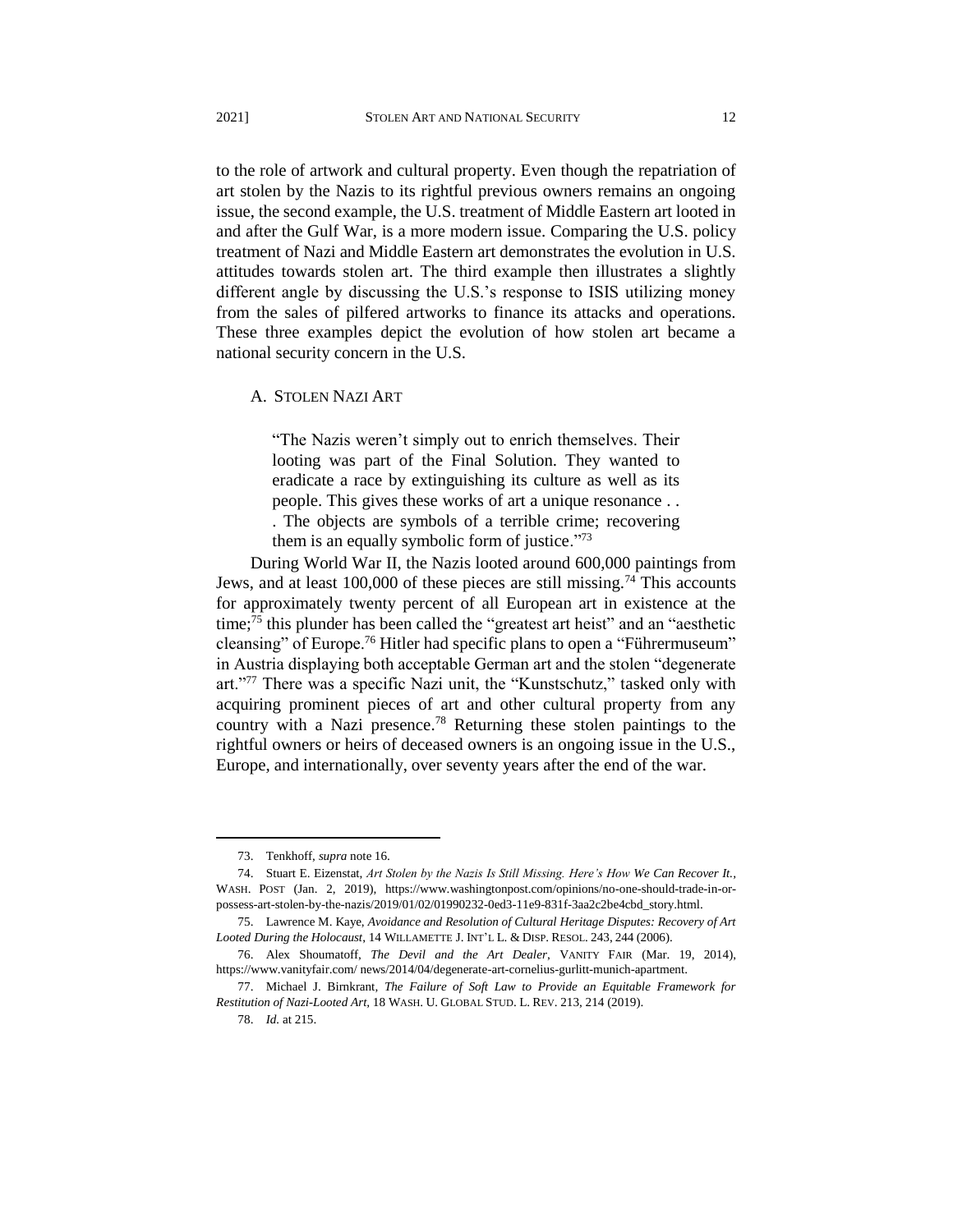#### *Washington Principles on Nazi-Confiscated Art*<sup>79</sup>

Between World War II and the 1998 Washington Conference, Holocaust survivors attempted to find and sue to recover their rightful property; however, the legal apparatus was very rigid with strict statutes of limitations, issues of proof, and exactly what knowledge new owners (who may have been several times removed from the Nazis) had or should have had about the transaction.<sup>80</sup> Even after an important and successful win in a claim of restitution by a Belgium Holocaust survivor in the well-known and hard-fought *Menzel* case in 1969, the floodgates of claims did not open.<sup>81</sup> The burdens for victims were often insurmountable.<sup>82</sup> In the mid-1990s, articles and books containing "fantastical" ideas about looted art conspiracies renewed public interest, and this movement led to actual change.<sup>83</sup>

In 1998, the U.S. Department of State hosted the "Washington Conference on Holocaust-Era Assets."<sup>84</sup> At this conference, over forty-four countries<sup>85</sup> committed to the Washington Principles "for identifying, publishing and ultimately restoring the looted art."<sup>86</sup> The countries agreed to eleven "non-binding principles to assist in resolving issues relating to Naziconfiscated art, the Conference recognizes that among participating nations there are differing legal systems and that countries act within the context of their own laws."<sup>87</sup> Underlying all of these principles was the simple and straightforward notion that "cultural property wrongfully taken from its rightful owners should be returned."88 Among other provisions, these principles endorsed efforts to identify confiscated art and restitute the art through a central registry and a dispute system.<sup>89</sup> The Washington Principles

- 81. *See* O'DONNELL, *supra* note 2, at 21.
- 82. Kaye, *supra* note 75, at 252.
- 83. O'DONNELL, *supra* note 2, at 29.
- 84. *Id.*

l

85. Although led by the U.S., the countries included a reunified Germany, Switzerland (which controversially laundered money for the Nazis), and Russia. *Id.* at 42–44.

86. Eizenstat, *supra* note 74.

<sup>79.</sup> O'DONNELL, *supra* note 2, at 49–50 (listing the Washington Principles).

<sup>80.</sup> Isaac Kaplan, *3 Cases That Explain Why Restituting Nazi-Looted Art Is So Difficult*, ARTSY (July 5, 2017, 4:30 PM ET), https://www.artsy.net/article/artsy-editorial-3-cases-explain-restituting-nazilooted-art-difficult; *see also* O'DONNELL, *supra* note 2, at 21.

<sup>87.</sup> U.S. DEP'T OF STATE: OFFICE OF THE SPECIAL ENVOY FOR HOLOCAUST ISSUES, WASHINGTON CONFERENCE PRINCIPLES ON NAZI-CONFISCATED ART, https://www.state.gov/washington-conferenceprinciples-on-nazi-confiscated-art/.

<sup>88.</sup> Kaye, *supra* note 75, at 244.

<sup>89.</sup> *See* U.S. DEP'T OF STATE: OFFICE OF THE SPECIAL ENVOY FOR HOLOCAUST ISSUES, WASHINGTON CONFERENCE PRINCIPLES ON NAZI-CONFISCATED ART, https://www.state.gov/washington-conference-principles-on-nazi-confiscated-art/ (listing the Washington Principles released in 1998).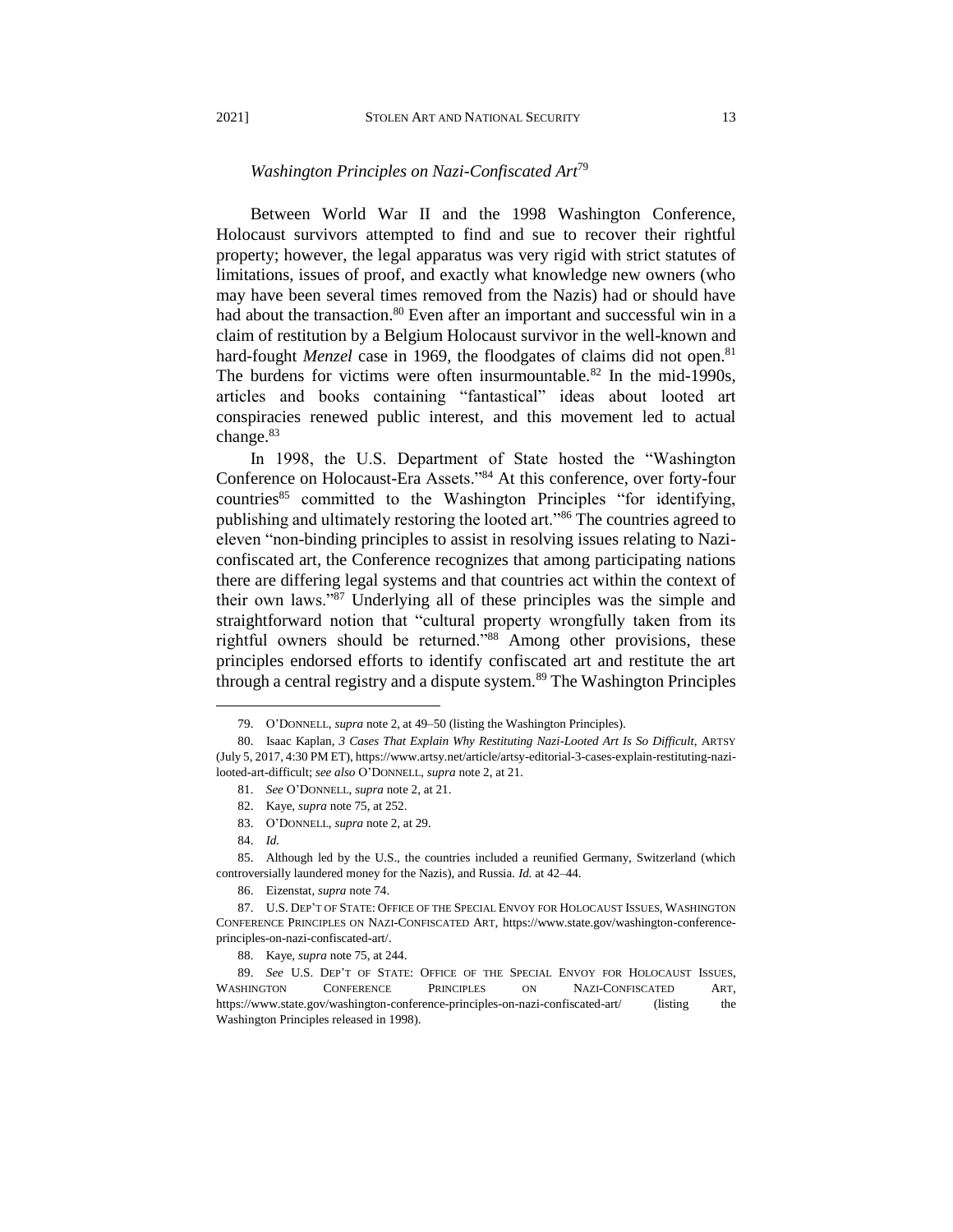were basically moral principles, and they received bipartisan support and exerted some force in demonstrating the U.S.'s commitment to protect art abroad.<sup>90</sup>

In 2009, forty-six countries, again led by the U.S., met in Prague to issue the Terezin Declaration where they "agreed to extend the Washington Principles to include 'public and private institutions' and broaden the meaning of confiscated art to include 'forced sales and sales under duress' for Jewish families desperately needing money to escape Nazi Germany."<sup>91</sup>

As virtuous and promising as the Washington Principles appear on paper, they have not always been the most effective at returning Nazi-looted art to the rightful owners as hoped.<sup>92</sup> For example, the statute of limitations in most countries bars rightful owners from even initiating a cause of action since the looting occurred pre-1945. $93$  Statutes of limitations also vary country-by-country, so the Washington Principles have evidently not promoted uniformity amongst the signatory countries.<sup>94</sup> Although this issue was finally addressed by the U.S. Congress in the HEAR Act described later in this Section, victims are still often barred by these threshold matters of statute of limitations and other burdens of proof.

Unfortunately, most of the countries present at both the Washington Principles and Terezin Declaration are still not particularly committed to these non-binding principles.<sup>95</sup> Some major countries have not even actively investigated, located, or restituted suspicious transactions involving art stolen by the Nazis.<sup>96</sup> Countries who were definitely impacted by the Nazis' looting: Hungary, Italy, Russia, Poland, and Spain have been named as the least participatory and compliant with the Washington Principles.<sup>97</sup> Some countries like Italy started off well in the early 2000s but petered out, while

 <sup>90.</sup> *See* Eizenstat, *supra* note 74 ("Fortunately, the Washington Principles continue to exert a moral force.").

<sup>91.</sup> *Id.*

<sup>92.</sup> Sarah Cascone, *It's Been 20 Years Since the Creation of the 'Washington Principles' to Return Nazi-Looted Art. But How Effective Have They Been?*, ARTNET NEWS (Nov. 27, 2018), https://news.artnet.com/art-world/washington-principles-nazi-looted-art-agreement-turns-20-1403614.

<sup>93.</sup> Birnkrant*, supra* note 77, at 218.

<sup>94.</sup> *Id.* at 220 (describing how in "Poland, a country where 90% of the Jewish population was murdered during the Holocaust, the government recently gave individuals with claims to art in the city of Warsaw just six months to come forward, or else risk forfeiting their property to the city. . . .").

 <sup>95.</sup> *Id.* at 246 ("In contrast, former Nazi territories in Europe such as Germany and Poland have signed non-binding accords, such as the Terezin Declaration, yet failed to meaningfully modify their laws to ease the process of filing claims for repatriation of looted art.").

 <sup>96.</sup> *See id.* at 220.

<sup>97.</sup> *See* William D. Cohan, *Five Countries Slow to Address Nazi-Looted Art, U.S. Expert Says*, N.Y. TIMES (Nov. 26, 2018), https://www.nytimes.com/2018/11/26/arts/design/five-countries-slow-toaddress-nazi-looted-art-us-expert-says.html*; see also* Cascone, *supra* note 92 (examining how Italy has not implemented the Washington Principles).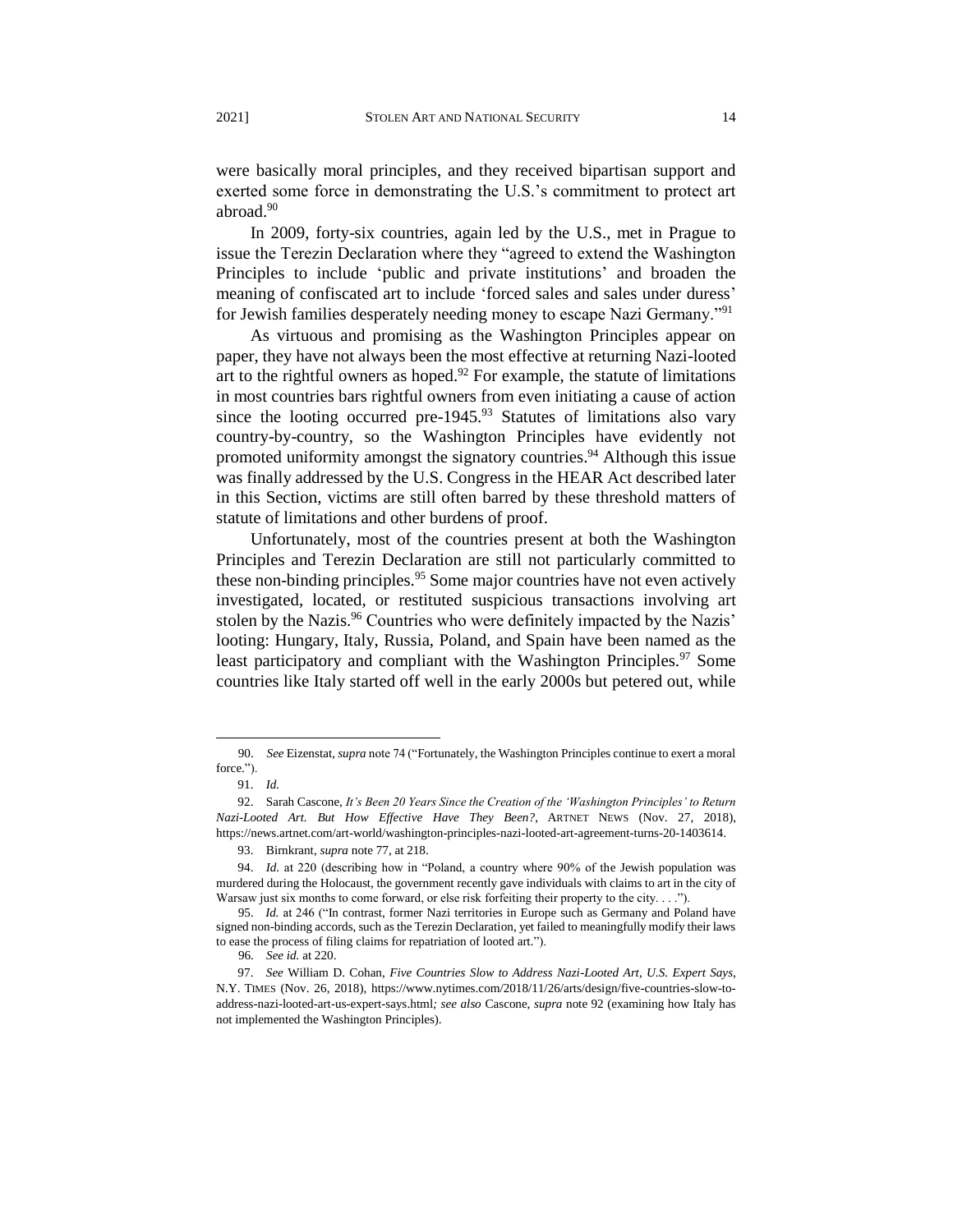others like Spain took no steps at all.<sup>98</sup> Additionally, twenty years after the declaration of the Washington Principles, only five countries—the United Kingdom, the Netherlands, Austria, Germany, and France—had established specific panels to rule on disputed artworks.<sup>99</sup>

However, the Washington Principles still represent a significant movement, nationally and internationally, and they are still referenced and cited in Congressional reports, statutes, and State Department reports.<sup>100</sup> The principles have also influenced museums and art dealers who are the major facilitators in most transactions, which is important when legal art transactions are confidential and private.<sup>101</sup> Sotheby's and Christie's (two giant international art houses) have full-time staff "to implement the Washington Principles, and both auction houses decline to deal in art with suspicious Holocaust-era histories."<sup>102</sup> The Washington Principles and subsequent declarations and steps by the U.S. demonstrate the U.S.'s commitment to returning Nazi art.<sup>103</sup> The Washington Principles may only be non-binding moral aspirations, but they represent a critical step in the evolution of the treatment of stolen art in the U.S.'s national security apparatus.

#### *Congressional Actions*

During the same year of the meeting that resulted in the Washington Principles, Congress passed the Holocaust Victims Redress Act in 1998.<sup>104</sup> Title II of this act addressed works of art and concluded:

> "It is the sense of the Congress that consistent with the 1907 Hague Convention, all governments should undertake good faith efforts to facilitate the return of private and public

<sup>98.</sup> Cohan, *supra* note 97*.*

<sup>99.</sup> Cascone, *supra* note 92.

<sup>100.</sup> U.S. DEP'T OF STATE, SPECIAL BRIEFING: BRIEFING WITH SPECIAL ENVOY FOR HOLOCAUST ISSUES CHERRIE DANIELS AND SPECIAL ENVOY TO MONITOR AND COMBAT ANTI-SEMITISM ELAN CARR ON THE PUBLIC RELEASE OF THE JUST ACT REPORT (July 29, 2020), https://2017- 2021.state.gov/briefing-with-special-envoy-for-holocaust-issues-cherrie-daniels-and-special-envoy-tomonitor-and-combat-anti-semitism-elan-carr-on-the-public-release-of-the-just-act-report/index.html [hereinafter U.S. DEP'T OF STATE, SPECIAL BRIEFING].

<sup>101.</sup> Eizenstat, *supra* note 74 ("During the past 20 years, galleries, dealers and museums began researching paintings that had passed through European hands between 1933 and 1945 to spot suspicious gaps in their provenance or chain of ownership. With the Internet, suspected Nazi-looted art is increasingly being posted on websites. Almost 30,000 works from their collections have been posted by 179 members of the American Alliance of Museums on a portal, a single point of contact for potential claimants to find their Nazi-looted art.").

<sup>102.</sup> *Id.*

<sup>103.</sup> *Id.*

<sup>104.</sup> Holocaust Victims Redress Act of 1998, Pub. L. No. 105-158, 112 Stat. 15.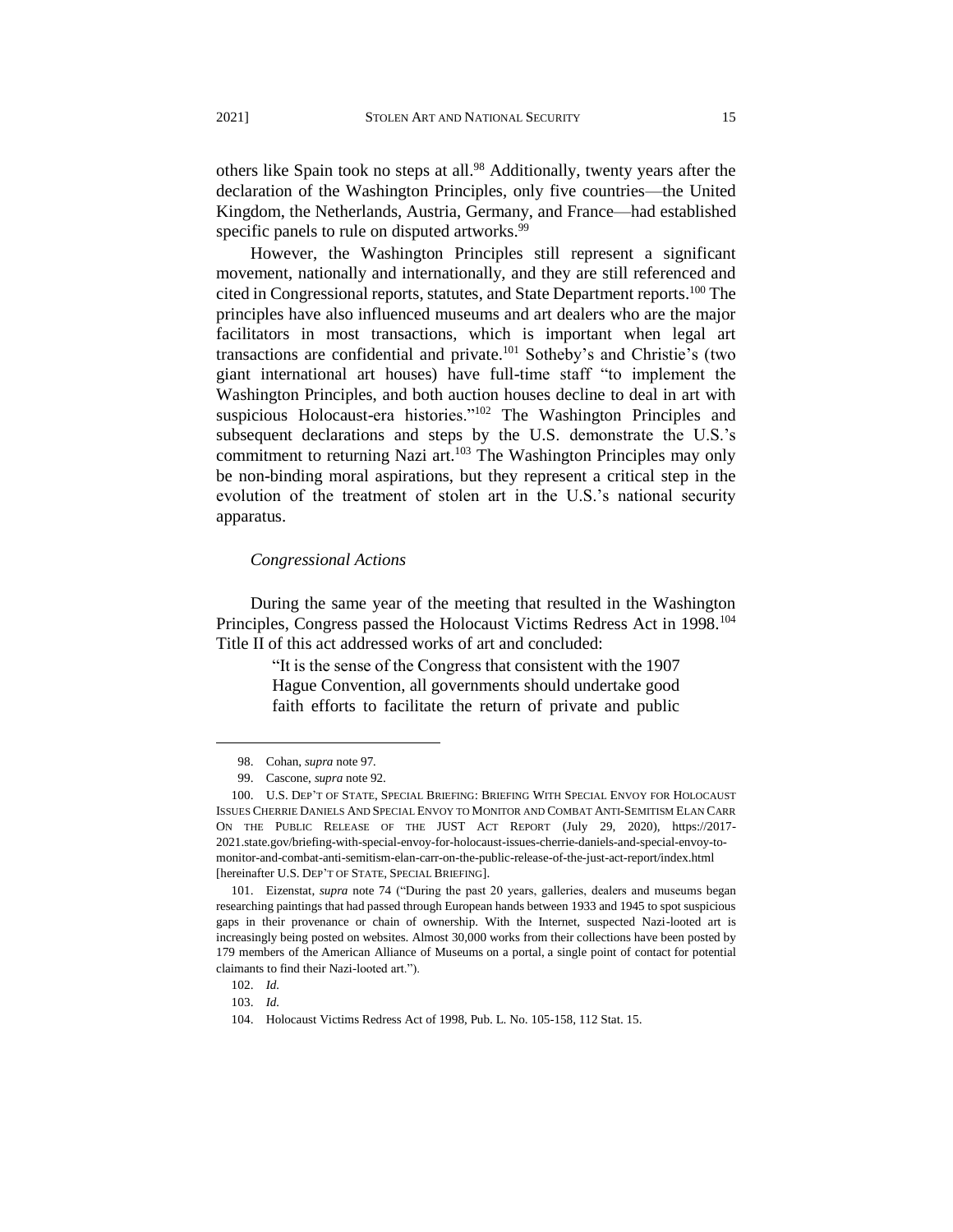property, such as works of art, to the rightful owners in cases where assets were confiscated from the claimant during the period of Nazi rule and there is reasonable proof that the claimant is the rightful owner."<sup>105</sup>

This was the first Congressional recognition of the artworks stolen by the Nazis, yet this was not Congress's final foray.

In 2016, Congress passed the HEAR Act (Holocaust Expropriate Art Recovery Act) – a bipartisan bill with much support.<sup>106</sup> HEAR extended the statute of limitations to *six years* after a claimant's actual discovery of "(1) the identity and location of the artwork or other property, and (2) a possessory interest in the artwork or property."<sup>107</sup> The HEAR Act was monumental and made the U.S. the most favorable jurisdiction for survivors and their heirs out of the forty-four countries who signed onto the Washington Principles, though the cost of filing a lawsuit in the U.S. can still be prohibitive.<sup>108</sup> In 2017, Congress acted again by passing the Justice for Uncompensated Survivors Today Act (JUST Act), which requires the State Department to report the restitution records and efforts of the forty-seven countries that signed the Terezin Declaration to Congress.<sup>109</sup>

In addition to Congress, the U.S. executive branch and embassies diplomatically engage on the international stage in the attempt to increase restitutions of stolen art. In November 2018, one thousand representatives from more than ten countries met in Berlin to measure progress after twenty years and chart a road map for additional steps.<sup>110</sup> President Trump sent Special Envoy for Holocaust Issues Thomas Yazdgerdi and Stuart E. Eizenstat to recommit to the international endeavors to return artwork stolen by the Nazis.<sup>111</sup>

The State Department continues to collect data and release yearly reports on the restitution records of other countries, as required by the JUST Act.<sup>112</sup> In the 2020 release of the report, Mike Pompeo promised, "As Secretary of State, I will continue to prioritize this effort."<sup>113</sup> This most recent

<sup>105.</sup> *Id.*

<sup>106.</sup> O'DONNELL, *supra* note 2, at 348–50.

<sup>107.</sup> Holocaust Expropriate Art Recovery Act of 2016, Pub L. No. 114-308, 130 Stat. 1524.

<sup>108.</sup> Catherine Hickley, *Washington Principles: The Restitution of Nazi-Looted Art Is Still A Work in Progress, 20 Years On*, ART NEWSPAPER (Nov. 26, 2018, 9:47 GMT), https://www.theartnewspaper.com/news/restitution-of-nazi-looted-art-a-work-in-progress.

<sup>109.</sup> Justice for Uncompensated Survivors Today (JUST) Act of 2017 Pub. L. No. 115-171, 132 Stat. 1288; *see also* U.S. DEP'T OF STATE, SPECIAL BRIEFING, *supra* note 100 (describing a brief history of the JUST Act before it was passed with overwhelming bipartisan support in 2017 and signed into law by President Trump in May of 2018).

<sup>110.</sup> Eizenstat, *supra* note 74.

<sup>111.</sup> *Id.*

 <sup>112.</sup> U.S. DEP'T OF STATE, SPECIAL BRIEFING, *supra* note 100.

<sup>113.</sup> *Id.*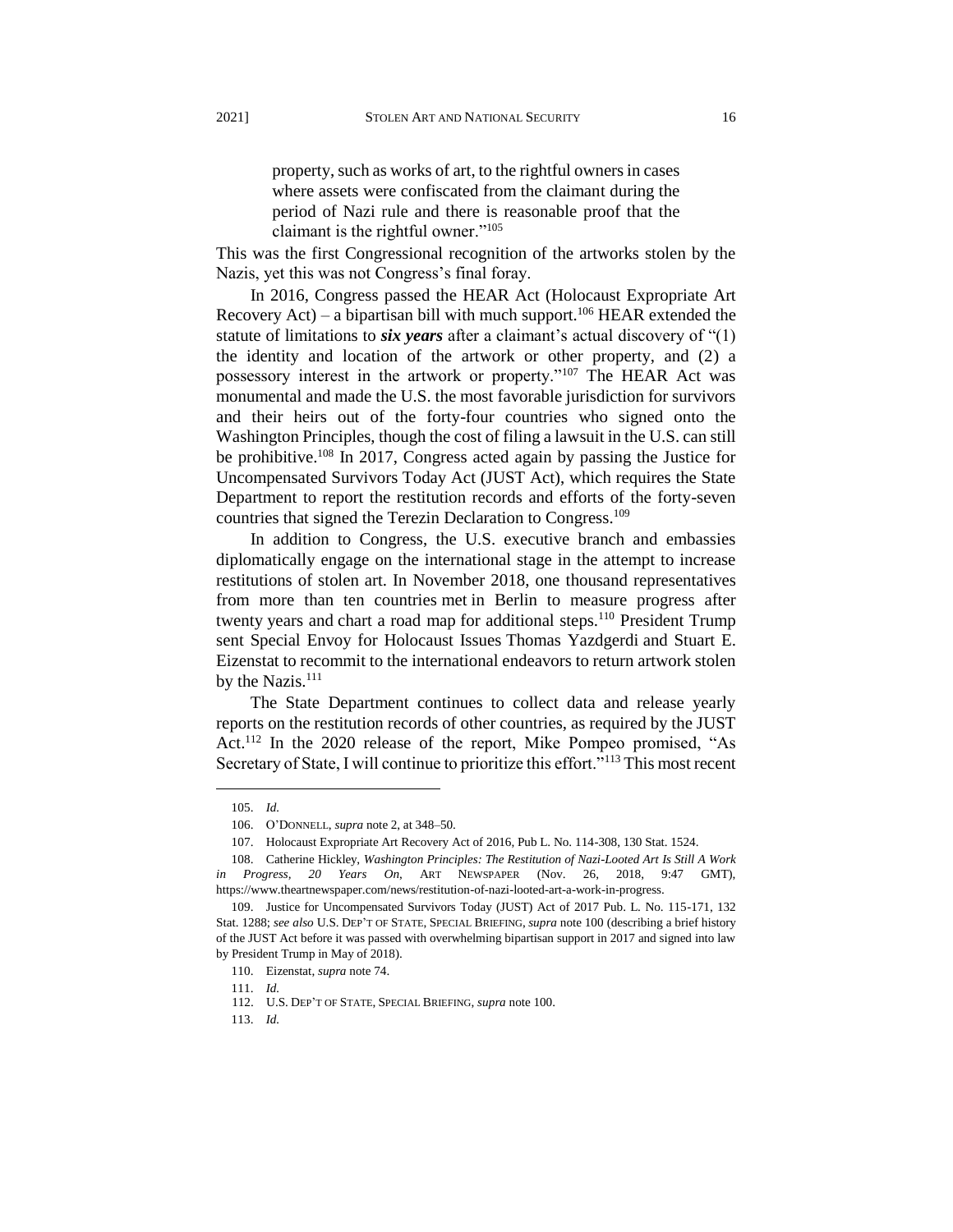2020 report emphasized how "United States citizens are directly impacted by the efforts of the countries covered in this report with respect to their Terezin Declaration commitments."<sup>114</sup> These branches of the U.S. government are working in concert to address the restitution and repatriation of Nazi-looted artwork. Returning Nazi artwork is a lifetime and multigenerational pursuit for many U.S. citizens.<sup>115</sup> Even those who are not directly involved as Holocaust survivors or the heirs of survivors are outraged when the Nazi's art heist remains unaddressed.

The U.S. led the charge on implementing the Washington principles and persuading other countries to follow those principles. Additionally, the U.S. seizes stolen art in part to prevent money laundering, which facilitates more threatening crimes. If the U.S. fails to engage in efforts to restitute stolen art on American soil, then the U.S. will lose credibility on the international stage and become a haven for stolen art, both of which negatively impact the U.S.'s national security. "As US officials put it, thousands of American soldiers had given their lives to make sure all of Hitler's depredations were undone. Not returning the art was like helping the Nazis."<sup>116</sup>

#### B. IRAQI ART AND ANTIQUITIES

#### *The 2003 Looting of Iraq*

"Seventeen years after it was stolen [from the Iraqi National Museum in 2003], archaeologist McGuire Gibson still checks eBay for a 4,000-yearold stone cylinder seal that he excavated in Iraq in the 1970s."<sup>117</sup> During the 2003 invasion of Iraq, massive looting took place in museums, ancient libraries, and abandoned archaeological dig locations throughout the country, but the most publicized looting occurred in Baghdad.<sup>118</sup> After the fighting ceased, the U.S. Marine Corps worked in tandem with the director of the Iraq Museum to determine that approximately 10,000 and 15,000 items were looted from the National Museum of Iraq in Baghdad.<sup>119</sup>

<sup>114.</sup> *See id.* (emphasizing how the United States has the second-largest population of Holocaust survivors in the world and is also home to many heirs of Holocaust victims).

 <sup>115.</sup> *See* Michael Hill, *Jewish Family's Painting Looted by Nazis in 1933 Is Returned*, ASSOCIATED PRESS (Oct. 15, 2020), https://apnews.com/article/new-york-museums-albany-painting-377f76d519391ad1dae6e1f879454db5.

<sup>116.</sup> Hollington, *supra* note 8.

<sup>117.</sup> Jane Araf, *In Iraq, Authorities Continue to Fight Uphill Battle against Antiquities Plunder*, NPR (Aug. 20, 2020, 11:09 AM ET), https://www.npr.org/2020/08/20/886540260/in-iraq-authoritiescontinue-to-fight-uphill-battle-against-antiquities-plunder.

 <sup>118.</sup> *Id.* 

<sup>119.</sup> William Harms, *Archaeologists Review Loss of Valuable Artifacts One Year After Looting*, U. CHI. CHRON. (Apr. 15, 2004), http://chronicle.uchicago.edu/040415/oi.shtml (noting how original inaccurate estimates guessed the looting was closer to 170,000 pieces).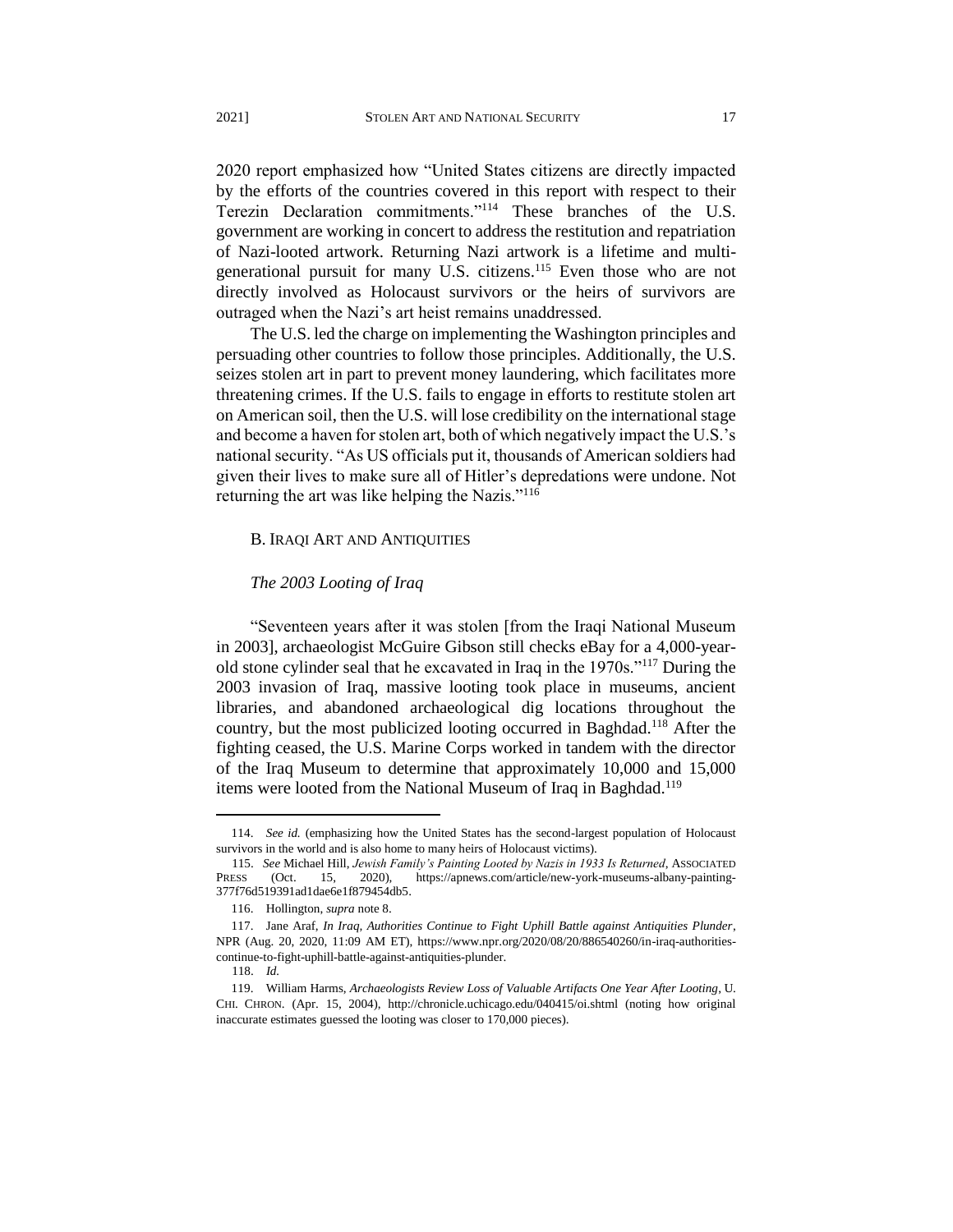"Archaeologists in the United States consider the National Museum of Antiquities, thoroughly sacked, to be among the 10 most important museums in the world. It was to Mesopotamian art what the Louvre is to Western painting. It maintained a collection of international antiquities dating back some 5,000 years. Needless to say, many Arab countries and civilians are taking its destruction personally."<sup>120</sup>

Additionally, many archeological dig sites were also looted, and unknown items were stolen from the ground before they were recorded for posterity.<sup>121</sup> The massive looting drew international attention and outrage against the U.S., especially since there were reports of U.S. soldiers who watched, yet did not prevent, the looting of the Iraq National Museum.<sup>122</sup> There were claims of specific U.S. patrols watching impassively as looters carried away artifacts and artwork; however, these claims have been disputed by military commanders who stated there were snipers in and around the museum.<sup>123</sup> Additionally, commanders argued troops could not start arresting looters before armed resistance in Baghdad was quashed.<sup>124</sup>

However, critics continued to blame the U.S. by arguing this looting was foreseeable and preventable.<sup>125</sup> The U.N. Security Council convened a meeting to pass Security Council Resolution 1483, "which requires all members of the United Nations to prevent trade in cultural materials illegally removed from museums and other locations in Iraq."<sup>126</sup> In response to the international backlash, multiple branches of the U.S. government began working on finding and repatriating the looted art to repair the U.S.'s image and promote better relations with Iraq and other Middle Eastern countries, who were outraged by the looting of their ancient civilizations.

Due to this "wanton and preventable destruction," the chairman of

<sup>120.</sup> Meghan O'Rourke, *Raiders of the Lost Ark*, SLATE (Apr. 17, 2003), https://slate.com/culture/2003/04/the-looting-of-baghdad-s-art.html.

<sup>121.</sup> Harms, *supra* note 119.

 <sup>122.</sup> Lalwani, *supra* note 12, at 82.

<sup>123.</sup> Susannah Rutherglen, *The Sack of Baghdad: The U.S. Invasion of Iraq Has Turned Cultural Icons into Loot and Archaeological Sites into Ruins*, 75 AM. SCHOLAR, no. 3, 33, at 34 (2006).

<sup>124.</sup> Paul Martin, Ed Vulliamy & Gaby Hinsliff, *US Army Was Told to Protect Looted Museum*, GUARDIAN (Apr. 20, 2003, 12:10 AM ET), https://www.theguardian.com/world/2003/apr/20/internationaleducationnews.iraq (describing how the "US military argues that its primary job in the first few days was to quell armed resistance in Baghdad, and that it could not tackle looters until it had finished fighting a war . . .").

<sup>125.</sup> Paul Richard, *Bush Panel Members Quit Over Looting*, WASH. POST (Apr. 17, 2003), https://www.washingtonpost.com/archive/lifestyle/2003/04/17/bush-panel-members-quit-overlooting/c3f51fcc-6e8b-40e1-a3ab-f99b6b70da30/.

<sup>126.</sup> Press Release, Archaeological Inst. Am., Emergency Protection for Iraqi Cultural Antiquities Act Passes (Nov. 1, 2004), https://www.archaeological.org/emergency-protection-for-iraqi-culturalantiquities-act-passes/.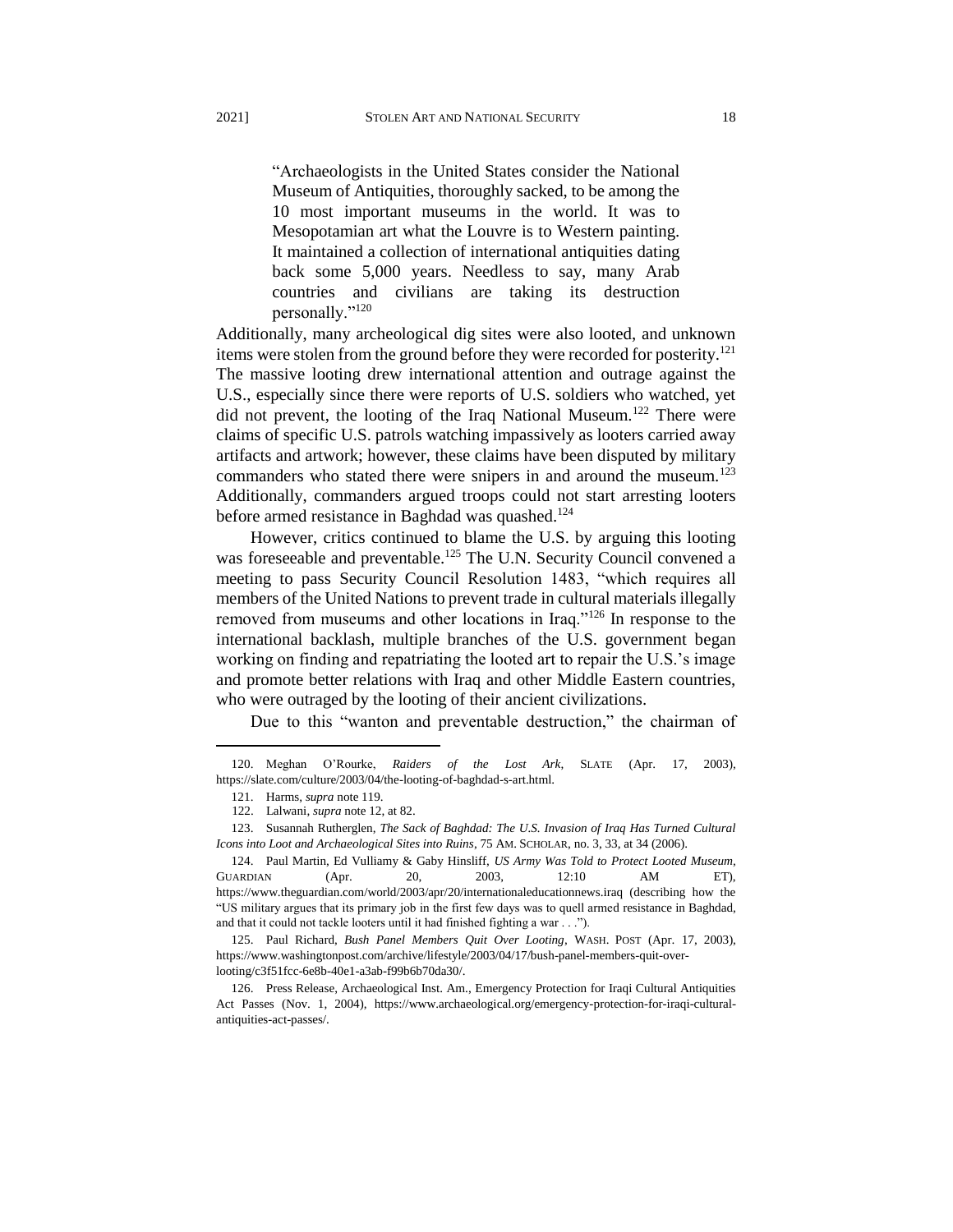President Bush's Advisory Committee on Cultural Property resigned, noting "while our military forces have displayed extraordinary precision and restraint in deploying arms – and apparently in securing the Oil Ministry and oil fields – they have been nothing short of impotent in failing to attend to the protection of [Iraq's] cultural heritage."<sup>127</sup> The Defense Secretary Donald H. Rumsfeld announced he was discussing potential ways to find and return the looted artwork with President Bush and Secretary of State Colin Powell, which included searches at Iraq's borders.<sup>128</sup> Additionally, the FBI opened an investigation and sent a team to Iraq to help recover the antiquities. This 2003 investigation led to the formation of the official FBI's art and crime team in 2004, since the U.S. government realized it needed a formal, specialized team to investigate stolen and looted art.<sup>129</sup>

#### *The U.S.'s Response*

Congress needed to act quickly to find and repatriate the art in order to repair the U.S.'s image abroad and alleviate the international outrage.<sup>130</sup> Congress passed an emergency declaration to bypass the requirements of the CPIA (the Convention on Cultural Property Implementation Act).<sup>131</sup> The Emergency Protection for Iraqi Cultural Antiquities Act of 2004 authorized the implementation of emergency import restrictions for any Iraqi archaeological or ethnological objects regardless of whether Iraq was a State Party under the CPIA.<sup>132</sup> When Senator Grassley introduced the bill, he stated:

> "I believe it is very important that we in Congress remain mindful of the need to take steps to protect Iraq's cultural heritage. Our bill will ensure that going forward we continue to adhere to the full spirit of Resolution 1483 and avoid any break in the protections afforded to Iraqi antiquities. Our bill also provides an important signal of our commitment to preserving Iraq's resources for the benefit of the Iraqi

<sup>127.</sup> Richard, *supra* note 125.

<sup>128.</sup> Donald Rumsfeld, U.S. Def. Sec'y, Addressing Reporters at Pentagon (Apr. 15, 2003, 1:33 PM ET) (transcript available at CNN), http://transcripts.cnn.com/TRANSCRIPTS/0304/15/se.08.html.

<sup>129.</sup> *Iraq Antiquities Returned*, FBI NEWS (July 7, 2011), https://www.fbi.gov/news/stories/artifacts\_ 070711/iraqi-antiquities-returned (revealing the FBI realized it "needed a group of agents who were specially trained in the area of stolen and looted art").

<sup>130.</sup> Martin Bailey, *International Outrage as Iraq's National Museum is Sacked by Civilians*, ART NEWSPAPER (Apr. 30, 2003, 23:00 GT), https://www.theartnewspaper.com/archive/internationaloutrage-as-great-museum-is-sacked.

 <sup>131.</sup> *See* Emergency Protection for Iraqi Cultural Antiquities Act of 2004, Pub. L. No. 108-429, 118 Stat. 2599.

<sup>132.</sup> *Id.*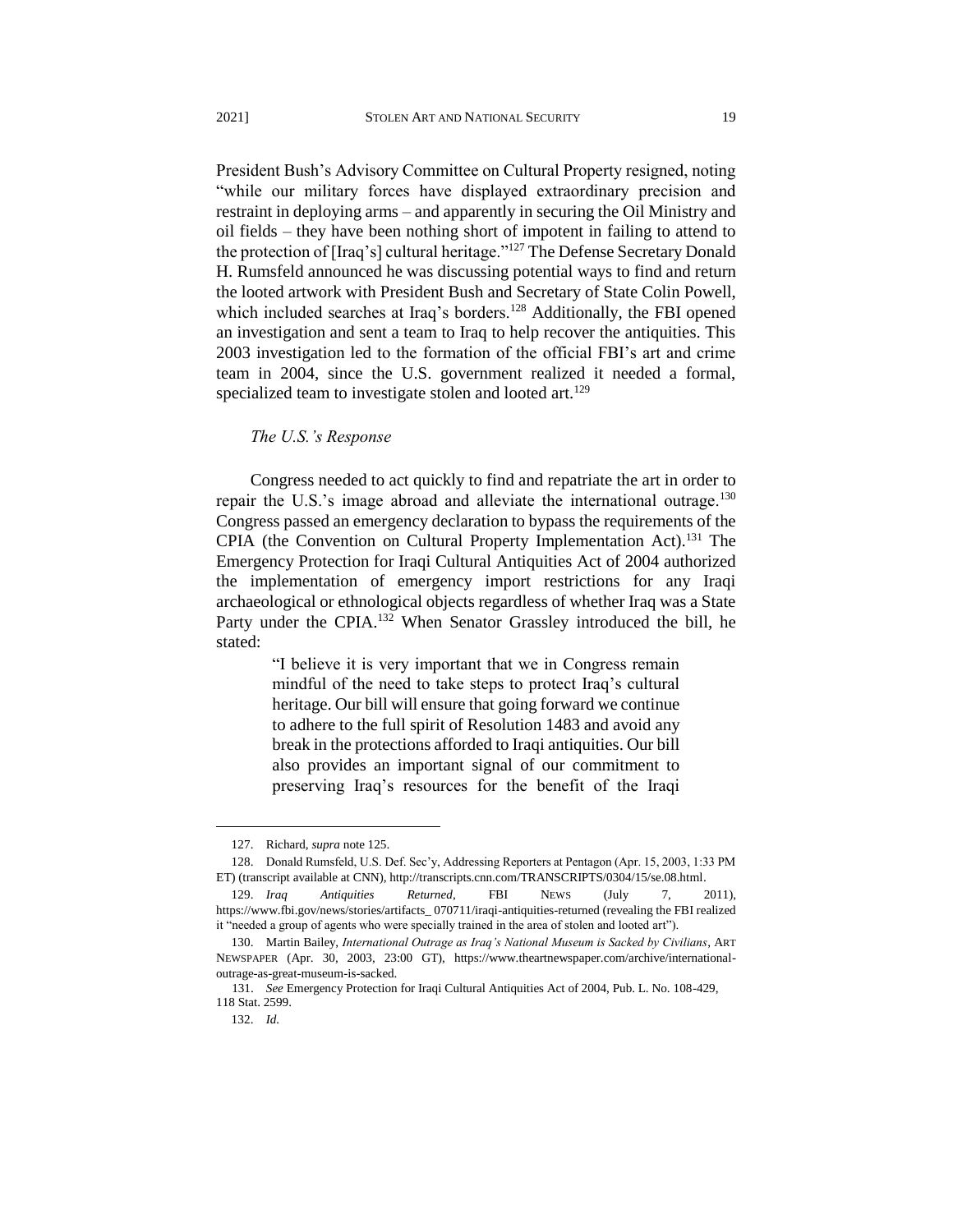## people."<sup>133</sup>

Evidently, the preservation of Iraq's artwork and artifacts became, and remains, an important goal for Congress.

The U.S. Department of State relied on the Emergency Act of 2004 to allow the Department of Homeland Security to impose import restrictions "to any cultural property of Iraq, including objects of ceramic, stone, metal, glass, ivory, bone, shell, stucco, painting, textile, paper, parchment, leather, wood, and other items of archaeological, historical, cultural, rare scientific, or religious importance illegally removed from Iraq."<sup>134</sup> The U.S. actively continues to find, protect, and repatriate Iraqi art and artifacts. Since 2008, the U.S. has repatriated over 1,200 items back to Iraq, including the Head of Assyrian King Sargon II, a limestone fragmentary head of Lamassu, and the winged bull from the Palace of Sargon II.<sup>135</sup> Furthermore, in 2009, the U.S. Department of State helped create the Iraqi Institute for the Conservation of Antiquities and Heritage in Erbil, Iraq to aid in the preservation of Iraqi art and cultural property.<sup>136</sup> The U.S. also forewarned domestic museums and art dealers about illegal Iraq artworks and artifacts potentially entering the market.<sup>137</sup>

In 2004, Congress passed a statute creating the Cultural Antiquities Task Force (CATF).<sup>138</sup> CATF is part of the Department of State and includes partnerships with the Department of Justice, Interpol-US National Central Bureau, the Federal Bureau of Investigation, and the Department of Homeland Security.<sup>139</sup> CATF's common mission is to combat illegal trafficking of art and antiquities through international cooperation and effective law enforcement. $140$  CATF teaches law enforcement and customs

<sup>133.</sup> Press Release, Archaeological Inst. of Am., Emergency Protection for Iraqi Cultural Antiquities Act Passes (Nov. 1, 2004), https://www.archaeological.org/emergency-protection-for-iraqi-culturalantiquities-act-passes/.

<sup>134.</sup> Press Release, U.S. Dep't of State, United States Imposes Import Restrictions to Protect the Cultural Heritage of Iraq (Apr. 30, 2008), https://2001-2009.state.gov/r/pa/prs/ps/2008/apr/104224.htm.

<sup>135.</sup> Press Release, U.S. Immigration & Customs Enf't, ICE Returns Thousands of Ancient Artifacts Seized from Hobby Lobby to Iraq (May 2, 2018), https://www.ice.gov/news/releases/ice-returnsthousands-ancient-artifacts-seized-hobby-lobby-iraq.

<sup>136.</sup> Lalwani, *supra* note 12, at 93.

<sup>137.</sup> *See* Araf, *supra* note 117 (explaining how "[a]uction houses Christie's and Sotheby's say they have policies to prevent the sale of looted antiquities . . .").

<sup>138.</sup> *About CATF*, U.S. DEP'T OF STATE: BUREAU OF EDUC. & CULTURAL AFFAIRS, https://eca.state.gov/cultural-heritage-center/cultural-antiquities-task-force (last visited Dec. 1, 2020).

<sup>139.</sup> FED. PRESERVATION INST., CULTURAL ANTIQUITIES TASK FORCE (Nov. 17, 2004), https://www.nps.gov/fpi/Documents/Cultural%20Antiquities.pdf [hereinafter FED. PRESERVATION INST.] ("Among [the Cultural Antiquities Taskforce's] objectives is the requirement to provide leadership in international cultural heritage protection.").

<sup>140.</sup> U.S. DEP'T OF STATE: BUREAU OF EDUCATIONAL AND CULTURAL AFFAIRS, CULTURAL ANTIQUITIES TASK FORCE, https://eca.state.gov/files/bureau/catf\_fact\_sheet.pdf (last visited Dec. 1, 2020).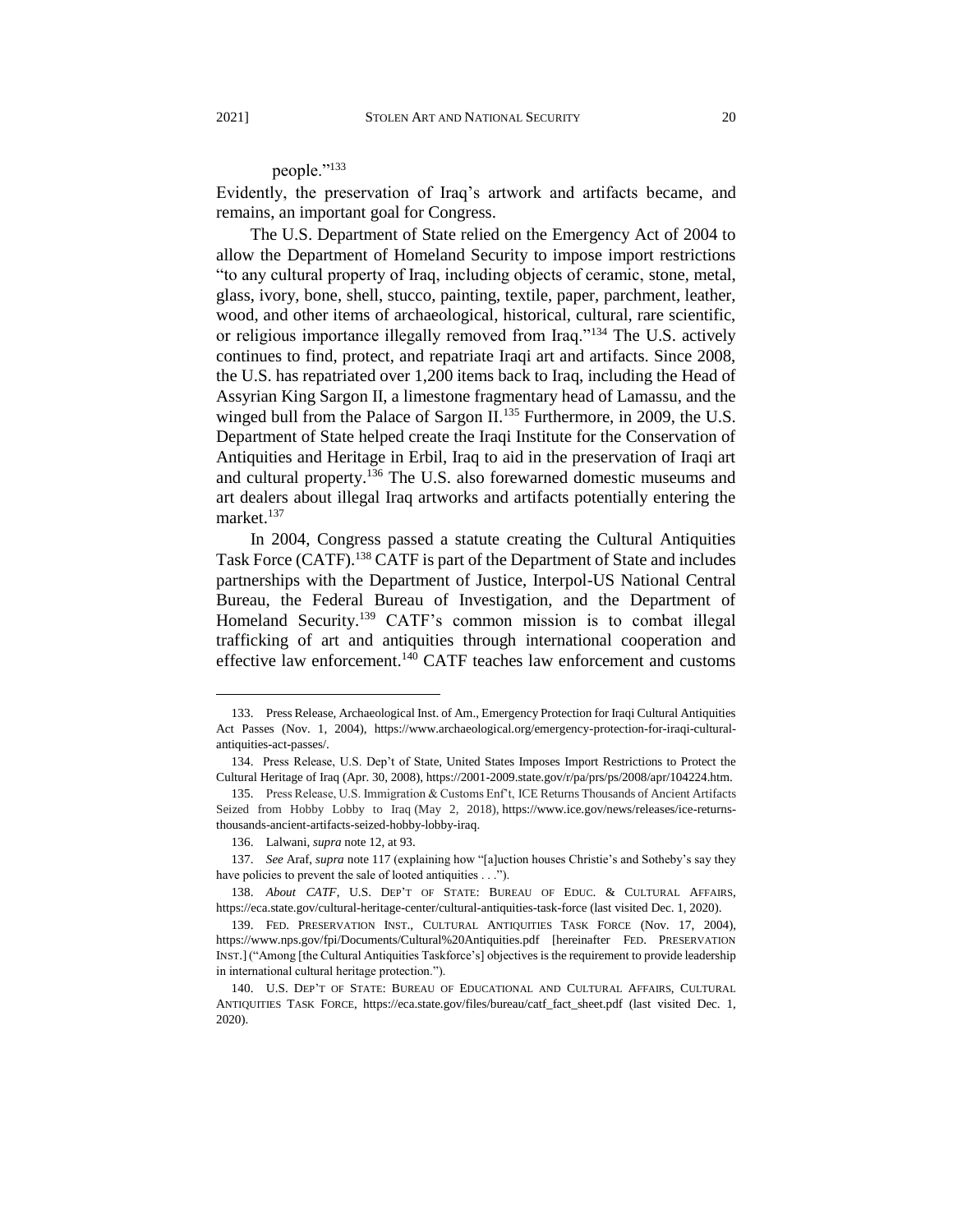officials how to recognize suspicious art, trains embassy staff to be sensitive to local antiquities, art, and cultural property, and supports local governments and museums globally in protecting and repatriating art.<sup>141</sup>

In 2020, the U.S. government remains criticized and blamed domestically and internationally for failing to protect the Baghdad Museum from looting in 2003.<sup>142</sup> The U.S. continues to find and repatriate artwork to restore its diplomatic relationship with Iraq and its reputation internationally. This highly publicized looting where U.S. soldiers seemingly watched thousands of artifacts disappear seriously damaged the U.S.'s reputation and strategic position in the Middle East. However, the U.S.–Iraq relationship is slowly healing with the ongoing repatriation of stolen goods seized by U.S. authorities. As the Iraqi Ambassador to the U.S. stated, "[a]s Iraq works to "reconstruct our country and our heritage . . . We are grateful for the cooperation from the American authorities."<sup>143</sup> Protecting and returning looted Iraqi art evolved into an important national security issue prioritized by the U.S. Congress, the Executive branch, the State Department, and the FBI.

#### C. ISIS AS AN ART DEALER

#### *ISIS's Exploitation of Art and Antiquities*

"While not as lucrative as oil or extortion, Iraqi officials believe that ISIS could be generating as much as \$100 million from the sale and trafficking of antiquities alone."<sup>144</sup> Unlike other terrorist organizations, which normally rely on donations to carry out attacks and operations, ISIS (Islamic State of Iraq and Syria) was more self-sufficient by utilizing revenue derived from the exploitation of resources under its control, including art and antiquities.<sup>145</sup> Intelligence officers estimate ISIS's second-largest source of finance after oil was looting and trading in stolen antiquities and artwork.<sup>146</sup>

<sup>141.</sup> FED. PRESERVATION INST., *supra* note 139.

<sup>142.</sup> *See* Araf, *supra* note 117.

<sup>143.</sup> *Iraq Antiquities Returned*, FBI NEWS (July 7, 2011), https://www.fbi.gov/news/stories/artifacts\_070711/iraqi-antiquities-returned.

 <sup>144.</sup> *Preventing Cultural Genocide: Countering the Plunder and Sale of Priceless Antiquities by ISIS: Hearing Before the Task Force to Investigate Terrorism Financing of the H. Comm on Fin. Serv.*, 114th Cong. (2017) (statement of Representative Michael G. Fitzpatrick, Pennsylvania, Chairman).

<sup>145.</sup> Andrew Keller, Deputy Assistant Sec'y for Counter Threat Fin. and Sanctions, Bureau of Econ. and Bus. Aff., Address at Metropolitan Museum of Art (Sept. 29, 2015) (transcript available at U.S. Dept. State), https://2009-2017.state.gov/e/eb/rls/rm/2015/247610.htm.

<sup>146.</sup> Duncan Mavin, *Calculating the Revenue from Antiquities to Islamic State*, WALL ST. J. (Feb. 11, 2015, 7:26 AM ET), https://www.wsj.com/articles/calculating-the-revenue-from-antiquities-toislamic-state-1423657578.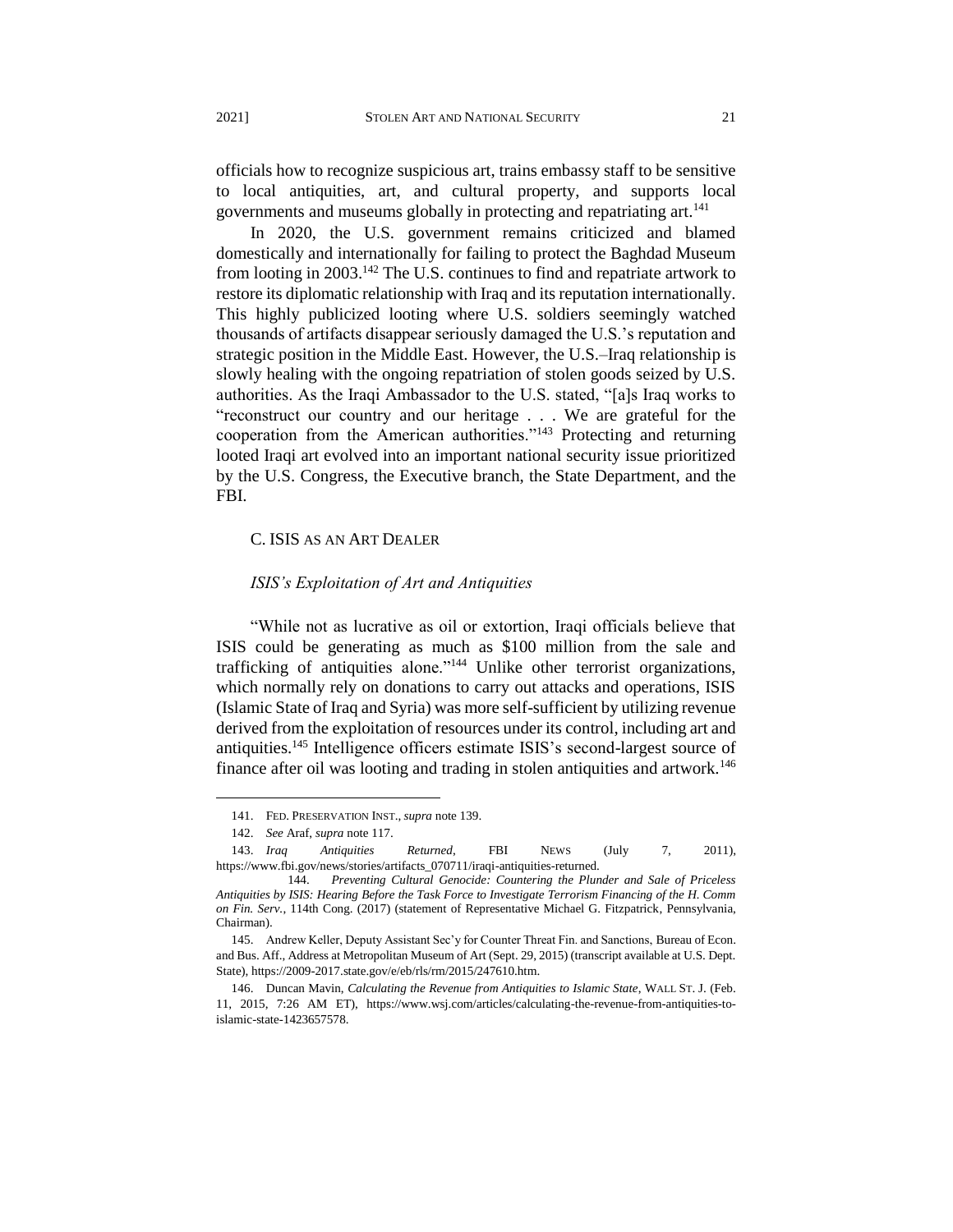The process of how ISIS transported looted artwork to buyers was just as important to the U.S. as the amount of profit gained in the sales. $147$ Policymakers and intelligence officials needed to understand the processes in order to cut off ISIS's financial stream and protect the stolen art and antiquities.<sup>148</sup>

ISIS's wide-spread looting in and around the area it controlled was an institutionalized process.<sup>149</sup> At its peak, ISIS actually maintained an intricate organizational structure, which contained the Antiquities Division of the Islamic State's Department of Natural Resources.<sup>150</sup> This division issued dig permits for unearthed artifacts for a price, imposed a twenty percent tax on the profit of every sale of looted artworks and antiquities, and transported the pieces out of ISIS's area, often rerouting through Turkey and selling the artwork online.<sup>151</sup> Facilitated by Facebook groups and other online platforms, where more than one-third of all artifacts advertised came from conflict zones, ISIS disguised the origins of looted artifacts and artwork to sell the pieces in Western markets.<sup>152</sup> Mostly Western collectors paid generously for irreplaceable "blood antiquities"<sup>153</sup> such as paintings, sculptures, Roman mosaics and Egyptian sarcophagi.<sup>154</sup> Once ISIS began losing access to oil reserves, the importance of selling the looted art and antiquities intensified.<sup>155</sup> The paintings stolen by the Nazis and antiquities looted in Iraq spurred U.S. attention and action and represented an important, yet less transparent, connection between stolen art and national security. However, ISIS systematically looting and selling art in its "territory" to finance terrorist operations against the U.S. and American allies was an

l

154. Daniel Kees, *ISIS the Art Dealer*, REG. REV. (Apr. 13, 2020), https://www.theregreview.org/2020/04/13/kees-isis-art-dealer/.

<sup>147.</sup> Fiona Rose-Greenland, *How Much Money Has ISIS Made Selling Antiquities? More Than Enough to Fund Its Attacks.*, WASH. POST (June 3, 2016, 6:45 AM ET), https://www.washingtonpost.com/posteverything/wp/2016/06/03/how-much-money-has-isis-madeselling-antiquities-more-than-enough-to-fund-its-attacks/.

<sup>148.</sup> *Id.*

<sup>149.</sup> Katie A. Paul, *How Daesh Turns Illicit Digs into Dollars*, ANTIQUITIES COALITION (Nov. 8, 2016), https://theantiquitiescoalition.org/how-daesh-turns-illicit-digs-into-dollars/.

<sup>150.</sup> Jenna Scatena, *Facebook's Looted-Artifact Problem*, ATLANTIC (July 31, 2020), https://www.theatlantic.com/technology/archive/2020/07/archaeologists-defied-isis-then-they-tookfacebook/614674/; *see also* Lalwani, *supra* note 12, at 95 (illustrating how ISIS's illicit operation was woven into the fabric of its growing bureaucracy).

<sup>151.</sup> Rose-Greenland, *supra* note 147.

<sup>152.</sup> Scatena, *supra* note 150.

<sup>153.</sup> *See* ANTIQUITIES COALITION TASK FORCE, *supra* note 6, at 8 ("Like 'blood diamonds' in Africa or 'blood timber' in Southeast Asia, conflict antiquities are cultural objects that are looted from archaeological sites (or stolen from collections such as museums) in conflict zones and then trafficked by organized groups to either finance hostilities or exploit them for personal gain. In recent decades, they have helped to arm such groups as Al-Qaeda, the Taliban, and the Khmer Rouge. Since war is an expensive business, this international trade is booming.").

<sup>155.</sup> *Id.*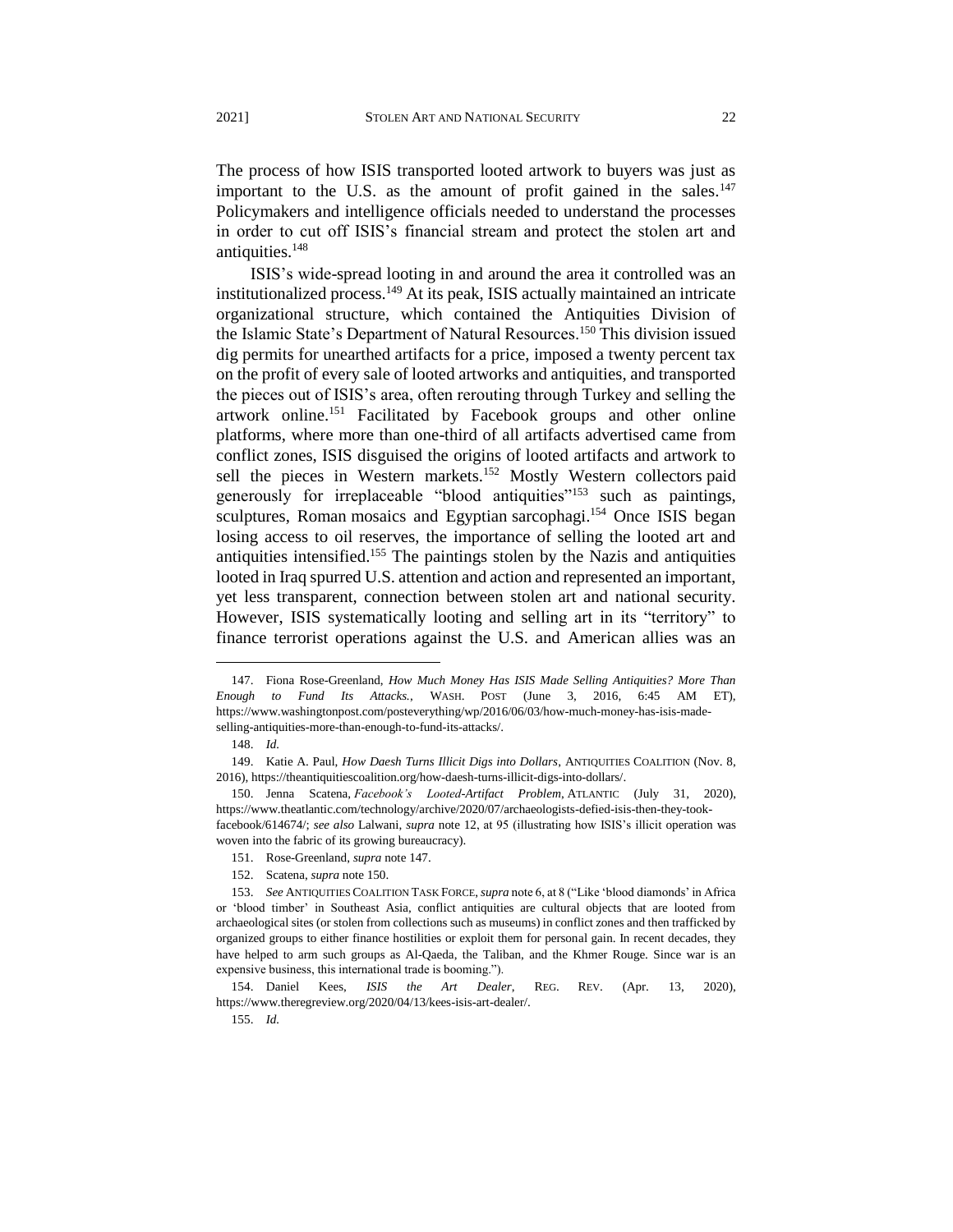undeniably direct connection that compelled the U.S. government to treat stolen art as an even more hostile national security concern.<sup>156</sup>

*U.S.'s National Security Concerns*

The U.S.'s first step was to seize any looted artwork already sold in American art markets:

> "As early as August 2015, the Federal Bureau of Investigation (FBI) warned art collectors and dealers that stolen artifacts [from ISIS] were entering the U.S. marketplace. The FBI cautioned that buying looted items from ISIS—or helping cover up these sales—could result in prosecution under a federal law that criminalizes providing "material support or resources" to terrorists. Violations could result in a fine, imprisonment up to 15 years, or both."<sup>157</sup>

Then, Congress became involved as well. A House of Representatives Hearing in 2016 on Cultural Genocide: Countering the Plunder and Sale of Priceless Cultural Antiquities by ISIS discussed how "[e]vidence that ISIS has sanctioned the looting and sale of antiquities to generate revenue for terrorism is a game-changer. It compels us to think about the ownership of art, the responsibility of the art trade and collectors, and the role of the Federal Government differently than ever before."<sup>158</sup> In 2016, Congress passed a statute called the Protect and Preserve International Cultural Property Act. Similar to the 2004 Iraqi Cultural Antiquities Act, the 2016 Act bypassed the CPIA requirements and stated that the President "shall apply specified import restrictions with respect to any archaeological or ethnological material of Syria."<sup>159</sup>

Additionally, this act prompted the President to create an "interagency coordinating committee to coordinate and advance executive branch efforts to protect and preserve international cultural property at risk from political instability, armed conflict, or natural or other disasters."<sup>160</sup> This led to the creation of the Cultural Heritage Coordinating Committee (CHCC), which

<sup>156.</sup> Lalwani, *supra* note 12, at 94.

<sup>157.</sup> Kees, *supra* note 154.

<sup>158.</sup> *Preventing Cultural Genocide: Countering the Plunder and Sale of Priceless Antiquities by ISIS: Hearing Before the Task Force to Investigate Terrorism Financing of the H. Comm on Fin. Serv.*, 114th Cong. (2017) (statement of Robert M. Edsel, Founder and Chairman, Monument Men Foundation for the Preservation of Art).

<sup>159.</sup> Protect and Preserve International Cultural Property Act, Pub. L. No. 114-151, 130 Stat. 369 (2016).

 <sup>160.</sup> Pub. L. No. 114-151, 130 Stat. 369 (2016).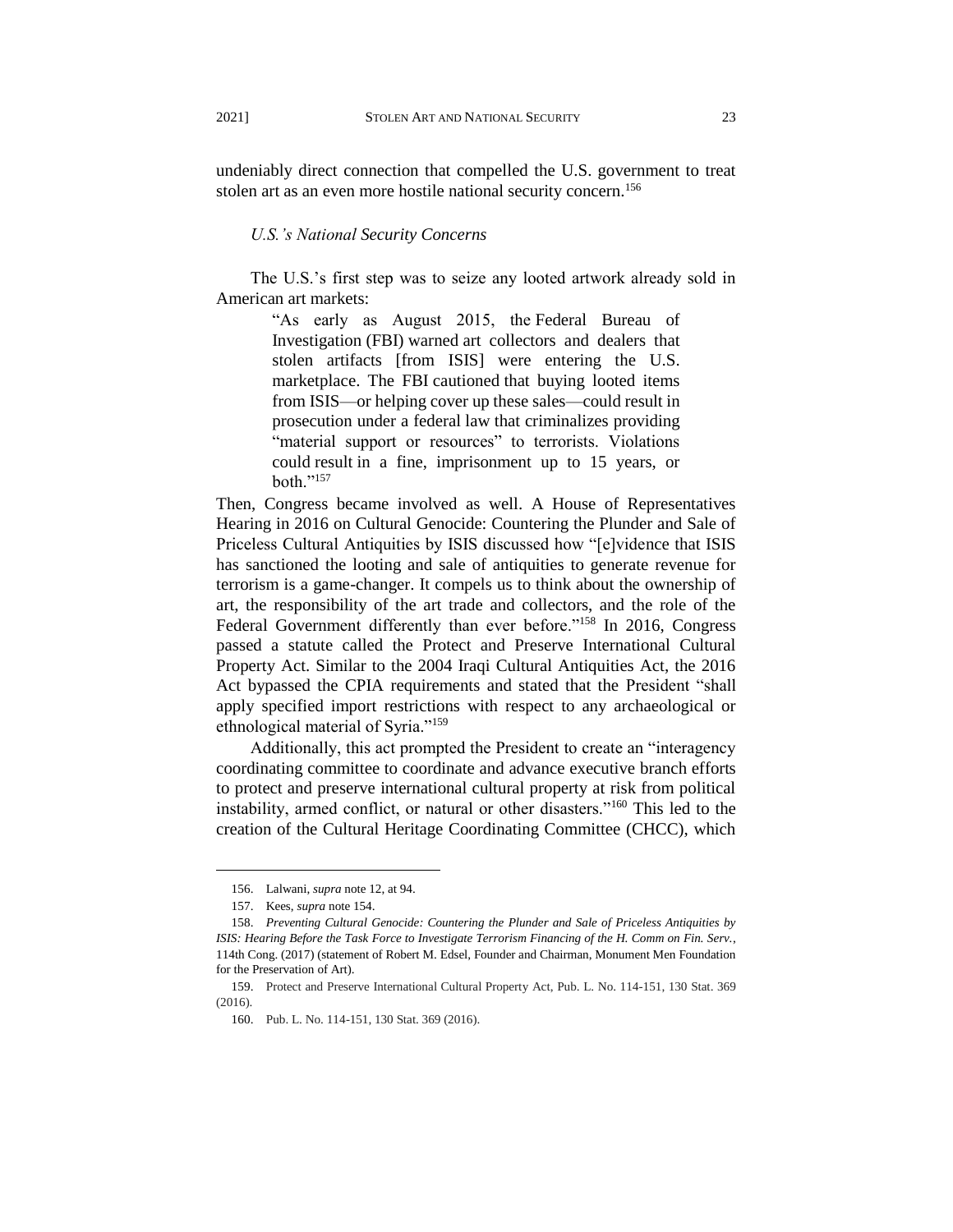consists of twelve U.S. government interagency partners including the Department of State, the Department of Defense, the Department of Homeland Security, the Department of the Interior, the Department of Justice, the Department of the Treasury, the National Endowment for the Arts, the National Endowment for the Humanities, the Smithsonian Institution, and the Institute of Museum and Library Services, and the National Archives and Records Administration.<sup>161</sup> The Smithsonian staff trained Syrians how to protect museums from bombings with sandbags.<sup>162</sup>

> "According to our Government's National Security Strategy, it is the objective of the United States to degrade and defeat ISIS. While this Administration's overall strategy remains questionable, both parties can agree that preventing the flow of dollars to fund ISIS and its caliphate must remain a top priority of our government."<sup>163</sup>

The connection between stolen art and national securities is clearest when considering that ISIS accomplishes two goals through looting and selling art. First, ISIS evidently raises money to finance terrorist operations; at one point, ISIS was the richest terrorist group in the Middle East and did not depend on foreign funds.<sup>164</sup> It is difficult to calculate ISIS's exact profit from stolen art and antiquities, but profit is estimated to be a few hundred million dollars.<sup>165</sup> The November 2015 Paris attacks had only cost approximately ten thousand dollars, so ISIS definitely raised more than ample funds from looting artwork to carry out deadly terrorist attacks and gain territory in the Middle East.<sup>166</sup> Second, by looting and selling art internationally, ISIS erases the culture and history of the people they overtake.<sup>167</sup> ISIS aims to create a new world, and disposing of artwork obliterates a society's history, culture, and religion. While illicit blackmarket trade in stolen artwork is one serious threat to security, looting artworks and cultural property also "often goes hand in hand with cultural cleansing, the deliberate and systematic destruction of a targeted group and

<sup>161.</sup> Lalwani, *supra* note 12, at 96; *see also Cultural Heritage Coordinating Committee*, U.S. DEP'T OF STATE: BUREAU OF EDUC. & CULTURAL AFFAIRS, https://eca.state.gov/cultural-heritagecenter/cultural-heritage-coordinating-committee (last visited Dec. 1, 2020).

<sup>162.</sup> U.S. GOV'T ACCOUNTABILITY OFFICE, GAO-16-673, CULTURAL PROPERTY: PROTECTION OF IRAQI AND SYRIAN ANTIQUITIES 28 (Aug. 2016), https://www.gao.gov/assets/680/679061.pdf.

<sup>163.</sup> *Preventing Cultural Genocide: Countering the Plunder and Sale of Priceless Antiquities by ISIS: Hearing Before the Task Force to Investigate Terrorism Financing of the H. Comm on Fin. Serv.*, 114th Cong. (2017) (statement of Representative Jeb Hensarling, Texas, Chairman).

<sup>164.</sup> Robert Windrem, *ISIS Is the World's Richest Terror Group, But Spending Money Fast*, NBC NEWS (Mar. 20, 2015, 11:17 AM ET), https://www.cnbc.com/2015/03/20/isis-the-worlds-richest-terrorgroup-is-spending-money-fast.html.

<sup>165.</sup> Rose-Greenland, *supra* note 147.

<sup>166.</sup> *Id.*

 <sup>167.</sup> ANTIQUITIES COALITION TASK FORCE, *supra* note 6, at 8.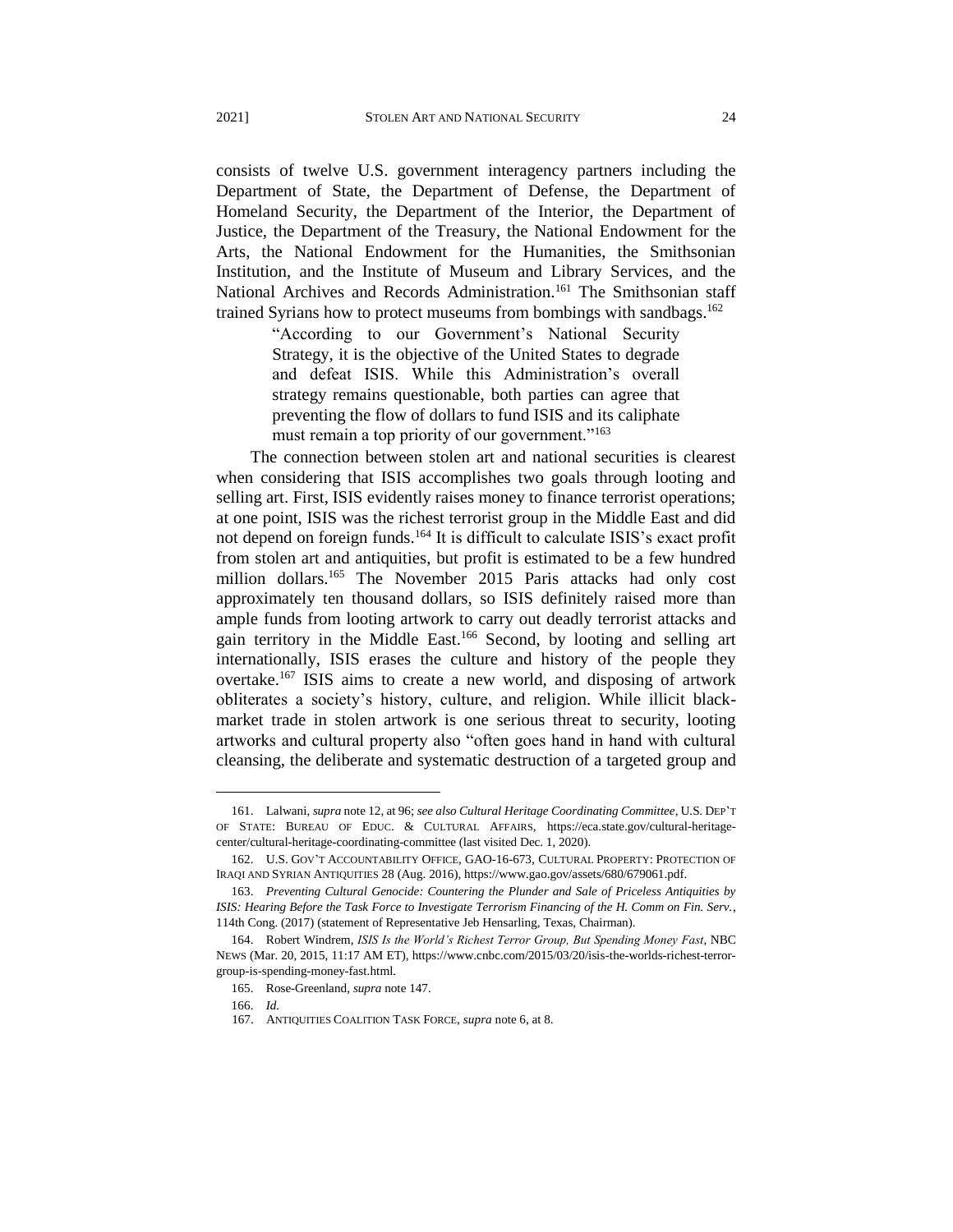their heritage."<sup>168</sup> The U.S. took ISIS's looting and selling of art and antiquities as a serious national security concern because "[w]hen you observe that stolen cultural heritage is funding ISIS, and that these terrorists could kill more Americans based on the money they have, then all of a sudden it becomes something we need to pay more attention to."<sup>169</sup>

#### III. (CAN) (SHOULD) THE U.S. DO MORE TO PROTECT ART?

The above three examples illustrate how the U.S. has evolved from indifference to active participation in protecting and repatriating stolen art for national security reasons.<sup>170</sup> However, there are some issues in the U.S.'s approach to protecting art. This Section describes how the U.S. might better protect stolen art.

Stolen art is treated as a national security issue and is alleviated with similar techniques to other national security problems, such as sanctions to prevent black market sales, bilateral treaties regarding cultural property protection between the U.S. and other countries, seizures of illicitly traded art, and repatriations of stolen art discovered in U.S. markets. "Deterring the looting of cultural heritage can block a key source of funding for terrorists, clean up the global art market, and provide an easy way for the United States to establish or maintain friendly relations with other countries."<sup>171</sup> There are advantages for treating stolen art as a national security priority. Making an issue a national security priority can lend advocates greater credibility and spur bipartisan support—and stolen art offers a case in point. For example, the HEAR bill for Holocaust-era art was supported by Senator Cruz (R) and Senator Schumer (D) and signed by President Obama (D) in 2016.<sup>172</sup> Additionally, both Congressional statutes bypassing the CPIA concerning Iraq in 2004 and Syria in 2016 received overwhelming bipartisan support. Finally, even though they may have disagreed on methods, both parties could agree that preventing the flow of finances to ISIS was a top governmental priority.<sup>173</sup>

However, there is some ambiguity for exactly where stolen art falls in the national security apparatus of the U.S. government. "At present, it is

<sup>168.</sup> *Id.*

<sup>169.</sup> Lalwani, *supra* note 12, at 79 (quoting Mark v. Vlasic, a Georgetown Law professor and a producer of a television show following an antiquities expert and art thief).

<sup>170.</sup> *Id.*

<sup>171.</sup> *Id.* at 107.

<sup>172.</sup> O'DONNELL, *supra* note 2, at 346.

<sup>173.</sup> *See Preventing Cultural Genocide: Countering the Plunder and Sale of Priceless Antiquities by ISIS: Hearing Before the Task Force to Investigate Terrorism Financing of the H. Comm. on Fin. Serv.*, 114th Cong. (2017).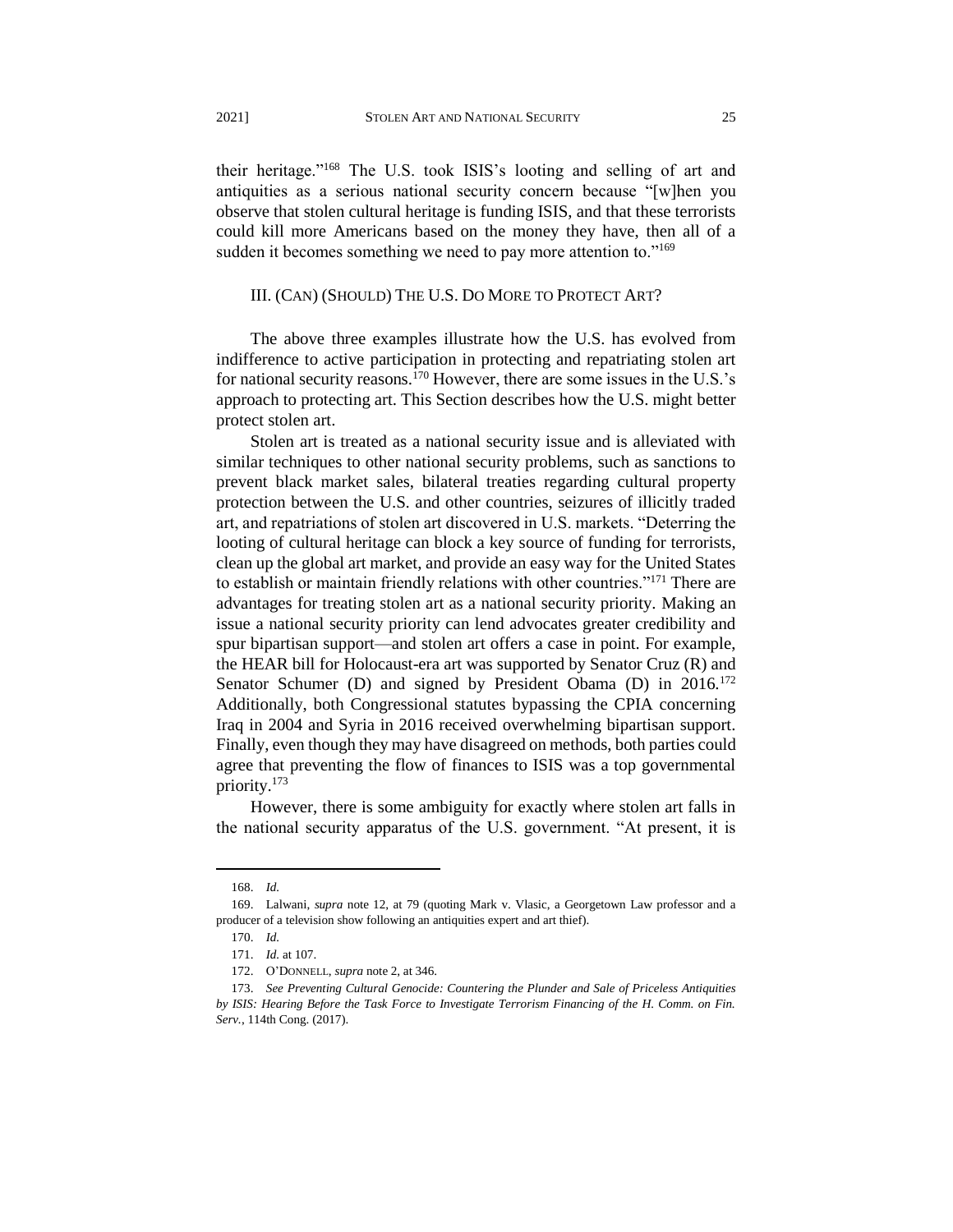unclear who in the U.S. Government is even responsible for countering antiquities trafficking. Reform can only come about by declaring this issue a national security priority. The U.S. Government must designate a lead organization and provide adequate authorization and resources."<sup>174</sup> The U.S.'s response to stolen artwork and cultural property is decentralized and "implemented on an ad hoc basis, with several agencies involved but no single agency coordinating the efforts."<sup>175</sup> One problem with the national security governmental system in the U.S., revealed in light of the 9/11 attacks, was the lack of information-sharing between various U.S. national security agencies.<sup>176</sup> This parallels the problem affecting the protection of stolen art.

As the three examples in Section II demonstrate, there is an abundance of governmental agencies and organizations involved in the protection of stolen art. From the CTAF, which itself is formed of twelve different agencies, to the State Department, Treasury Department, FBI, and ICE, the process for protecting stolen art appears cumbersome and convoluted. This does not even take into account Congress and the Presidents' forays into this area during certain extreme exploitations of looted art. Protecting one piece of looted art involves the interplay of multiple agencies. This can be an advantage since issues with national security implications are prioritized and often receive more resources.<sup>177</sup> However, too many resources can lead to overlapping bureaucratic inefficiencies and redundancies.

The U.S. also needs to adapt to meet new threats to looted art in the global market. In a few short decades, the art market has evolved from brickand-mortar auction houses to online bidding websites.<sup>178</sup> "Once an antiquity is out of a conflict zone, it can reach market hubs like London, New York, or Tokyo in a matter of days if not hours."<sup>179</sup> In 2020, the COVID-19 Pandemic spurred an increase of Facebook Group and online transactions of looted antiquities and artwork, over eighty percent of which are stolen or fake.<sup>180</sup> Stolen artwork often hides other serious crimes, such as organized illegal activities, money laundering, and terrorist activities.<sup>181</sup> It is imperative

<sup>174.</sup> *Id.* (statement of Yaya J. Fanusie, Director of Analysis, Center on Sanctions and Illicit Finance, Foundation for Defense of Democracies).

<sup>175.</sup> ANTIQUITIES COALITION TASK FORCE, *supra* note 6, at 20.

<sup>176.</sup> Lois M. Davis et al., *Long-Term Effects of Law Enforcement's Post-9/11 Focus on Counterterrorism and Homeland Security*, NAT'L INST. JUST. (2010), https://www.ncjrs.gov/pdffiles1/nij/grants/232791.pdf (research report submitted to the U.S. Department of Justice but not yet published by the Department).

 <sup>177.</sup> *See* Lalwani, *supra* note 12, at 100.

<sup>178.</sup> ANTIQUITIES COALITION TASK FORCE, *supra* note 6, at 8 (demonstrating "the internet—which now makes up 7% of global art sales by value—has made it easier to buy and sell pieces than ever").

<sup>179.</sup> *Id.*

<sup>180.</sup> Araf, *supra* note 117.

<sup>181.</sup> Rubenfield*, supra* note 9.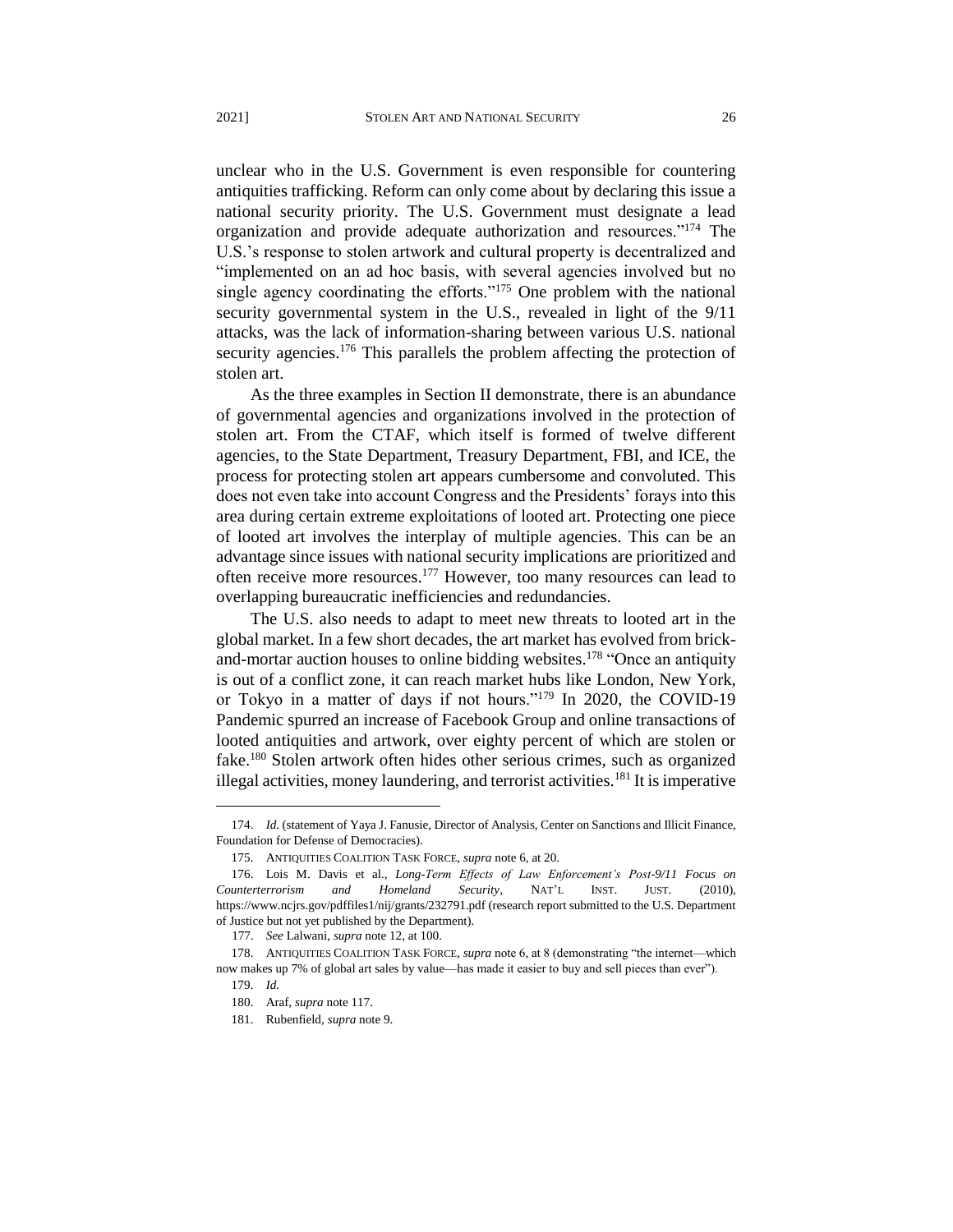for the U.S.'s national security structure to adapt to counter novel technological methods of selling stolen art in order to fully protect art and other cultural property. The U.S. can counteract these additional national security threats that arise from stolen art by seizing stolen art, protecting vulnerable artwork, and repatriating looted art.

The U.S. needs to remain nimble and adaptable to tackle threats to artwork and cultural property, prevent the sale of "blood antiquities," and appropriately seize and repatriate any looted artwork. An agent at the border must be well-trained and aware of how stolen art might appear and from where it may originate in order to actually prevent the art from entering U.S. black markets. One potential solution for better protecting stolen art is the creation of a specific national security agency dealing solely with stolen art. Having one agency would slash cross-agency miscommunications, reduce bureaucratic inefficiencies, and promote increased flexibility in operations. However, this is an improbable goal and would basically necessitate an overhaul and a reshuffling of the treatment of stolen art for national security purposes. Therefore, the U.S. should strive for an attainable goal: a more streamlined and effective process eliminating unnecessary cross-agency overlaps to increase the U.S.'s flexibility and promptness in protecting, and subsequently repatriating, stolen art.

#### IV. CONCLUSION

l

"If we want to curry favor and do ambassadorial work in building up the esteem of the United States in the eyes of the world, showing respect for cultural treasures of other countries, which is the hallmark policy of President Roosevelt and General Eisenhower during World War II, will do more than all of the foreign aid we are giving away."<sup>182</sup>

From prioritizing the return of Nazi-looted art to Holocaust survivors, to seizing and returning stolen art and antiquities from the Iraqi National Museum, to declaring ISIS's exploitation of Middle Eastern art a national security issue, the U.S. has evolved to embrace the protection and repatriation of stolen art for the previously discussed national security reasons. The U.S. has the ability to more effectively prevent the sale of illegally obtained art in American and international black markets by streamlining the process and reducing bureaucratic overlaps. Americans tend

<sup>182.</sup> *Preventing Cultural Genocide: Countering the Plunder and Sale of Priceless Antiquities by ISIS: Hearing Before the Task Force to Investigate Terrorism Financing of the H. Comm on Fin. Serv.*, 114th Cong. (2017) (statement of Robert M. Edsel, Founder and Chairman, Monuments Men Foundation for the Preservation of Art).